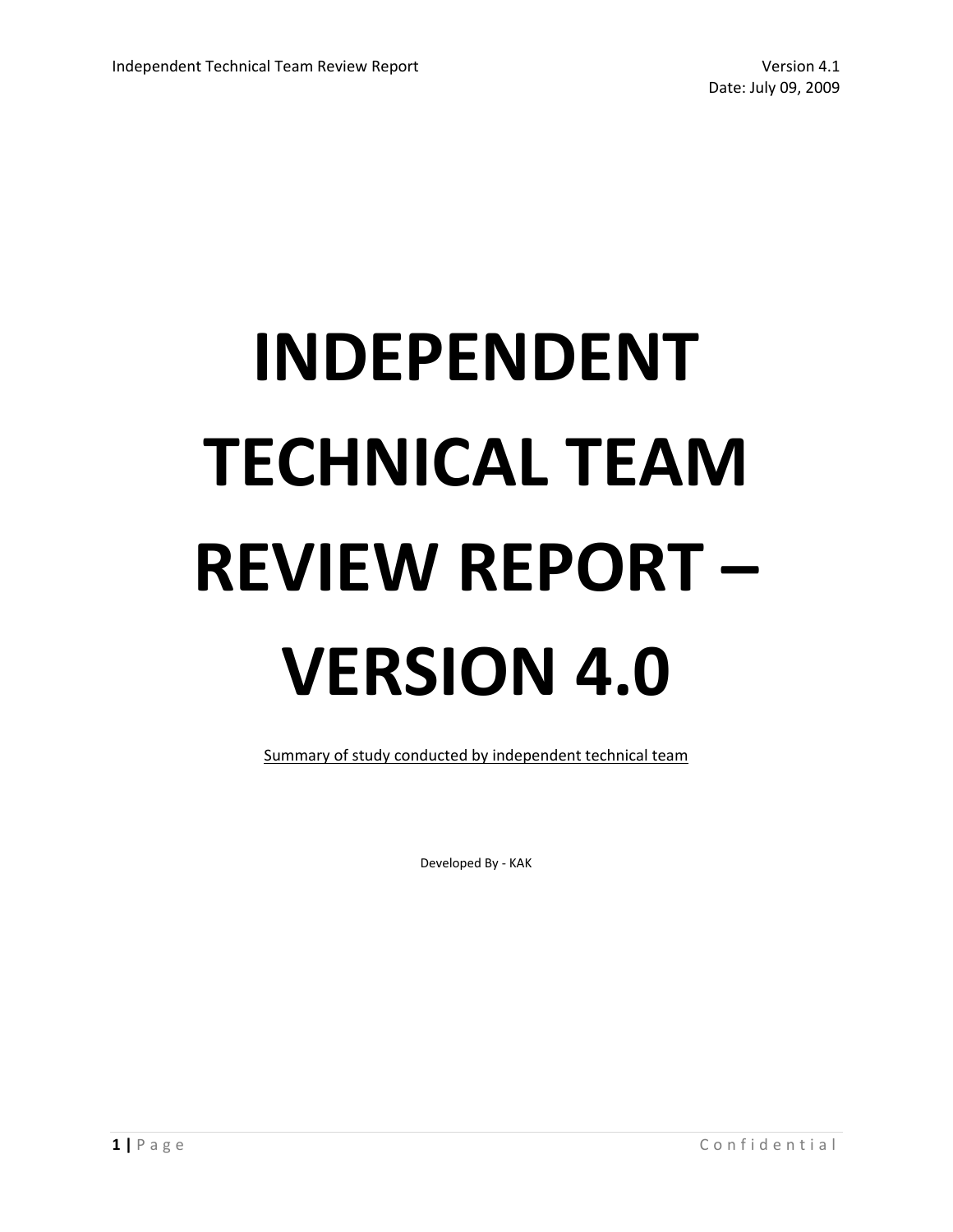#### TABLE OF CONTENTS

| 4  |
|----|
|    |
|    |
|    |
|    |
|    |
|    |
| 9  |
|    |
|    |
|    |
|    |
|    |
|    |
|    |
|    |
|    |
|    |
| 18 |
|    |
| 19 |
| 19 |
|    |
|    |
|    |
|    |
|    |
|    |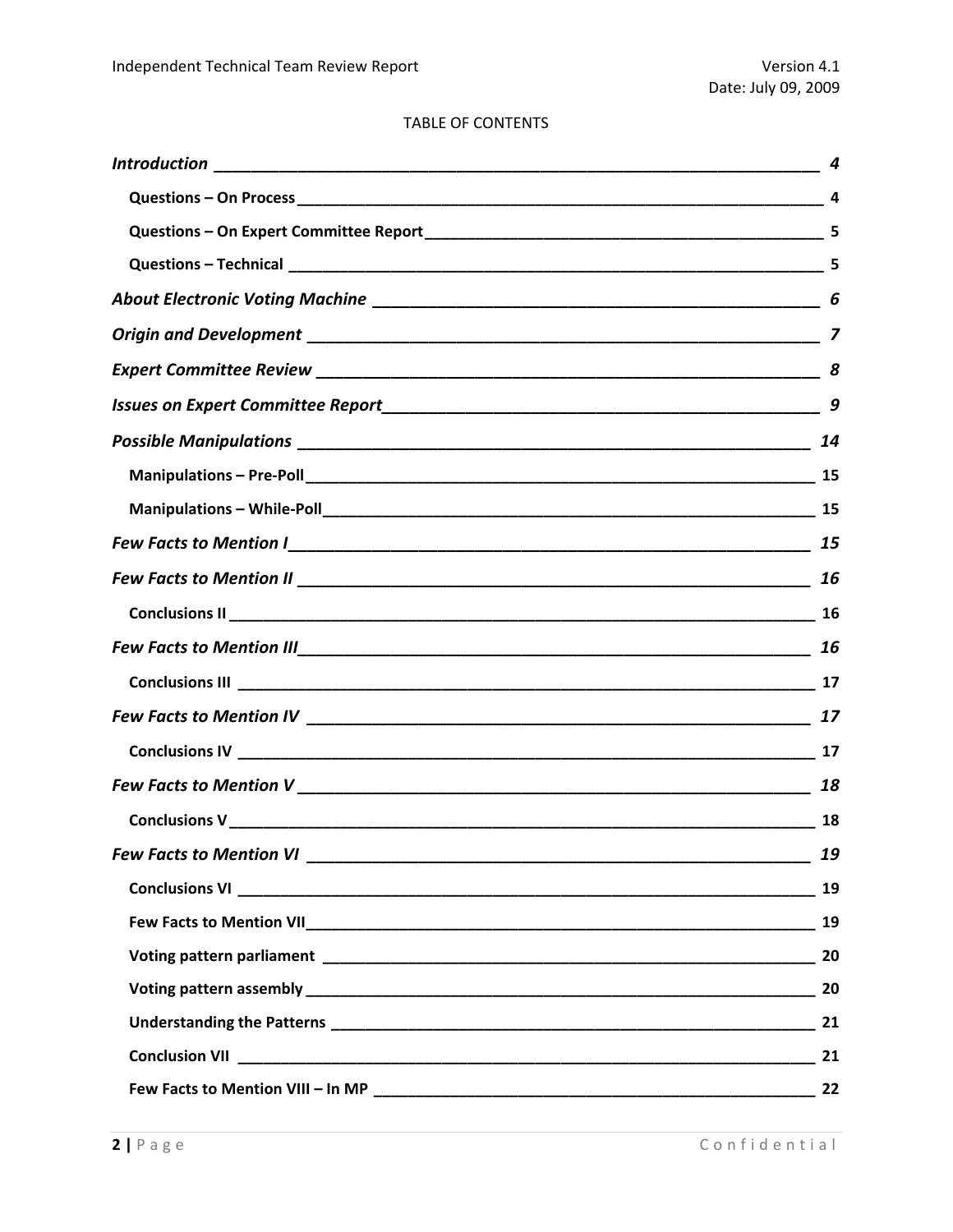|                         | 23 |
|-------------------------|----|
| Verification Tool 23 23 |    |
|                         |    |
|                         |    |
|                         |    |
|                         |    |
|                         |    |
|                         |    |
|                         |    |
|                         |    |
|                         |    |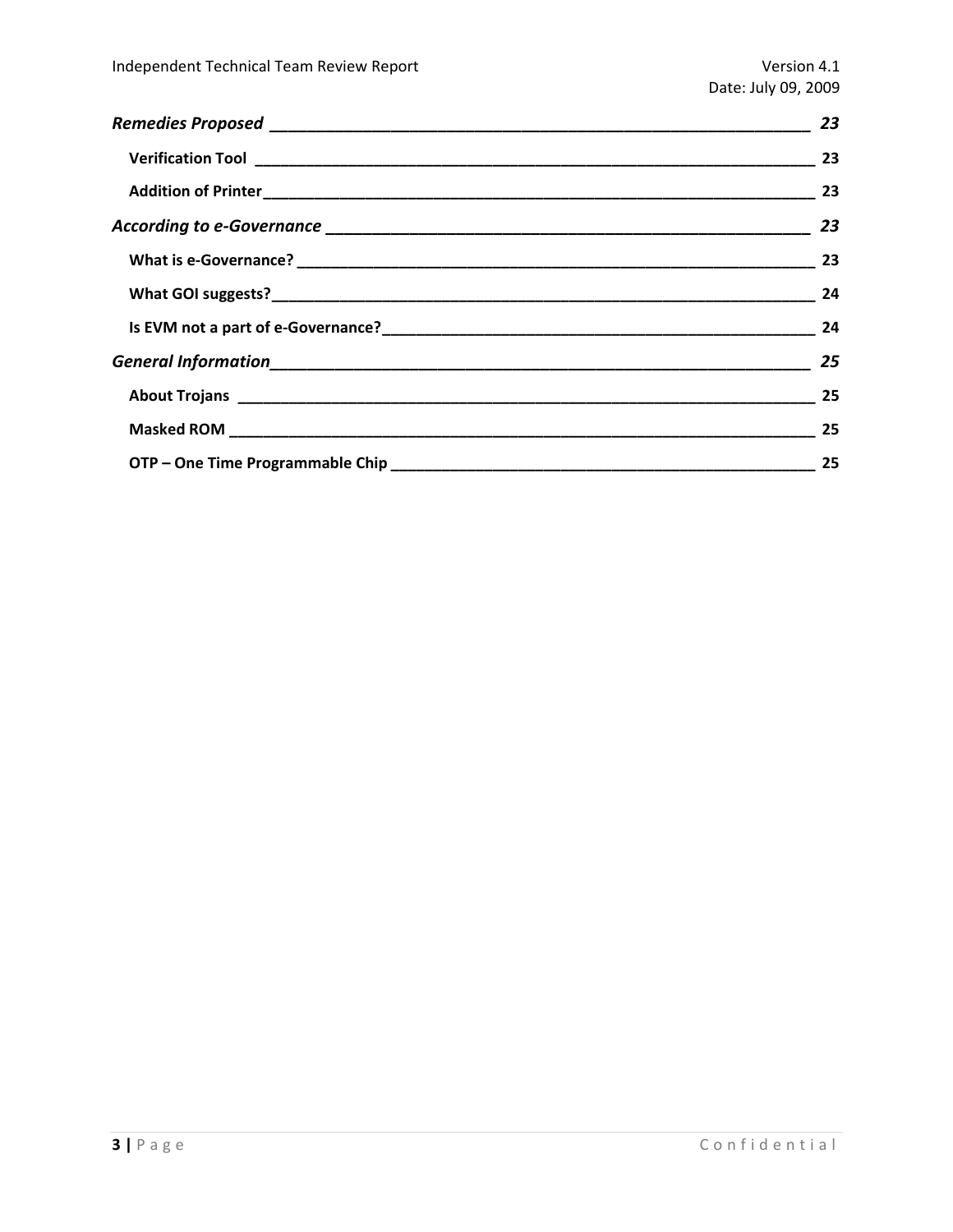# **Introduction**

The evaluation on Electronic Voting Machine was done based on the request received from Mr. V V RAO, convener election watch and Vice President JANA CHAITANYA VEDIKA.

Our Engineers were involved in developing a simulated product in similar lines with the features of the Electronic Voting Machine with a Control Unit, and a Ballot Unit. And have performed extensive research to understand how vulnerable the Electronic Voting machines are.

The following questions are the outcome of the Evaluation done:

## **Questions – On Process**

- 1. Was the chip used a generic chip or specifically designed ASIC chip to be used only for Electronic Voting Machine?
- 2. What is process involved in the procurement of the chip & who are the people involved in that process?
- 3. Does the Election commission have the information on procurement chips & the process involved?
- 4. Is there any encryption in the Ballot unit used for transfer of the data to control unit, if so what is the encryption and what is the software used in the Ballot Unit for enabling such encryption?
- 5. Have the old machines been replaced, and how many more old machines have been used and can we obtain the manufacturing dates, batch numbers, serial numbers including the life of each of the Electronic Voting Machine used in the recent elections held?
- 6. Who are people involved in maintenance of EVM, are they permanent employees of ECIL / BEL or are there any contract labor involved?
- 7. In the recently concluded Elections, how many of the machines failed to read the E2PROM, & in case of memory becoming unreadable, what are the alternate methods adopted?
- 8. What does Election Commission do with the faulty machines, if they are repaired what is the process and who are the people / organizations involved, is there any Annual Maintenance Contract for the Electronic Voting Machines?
- 9. Is there any form of Randomization involved before EVM's are being sent to the Districts for first level randomization?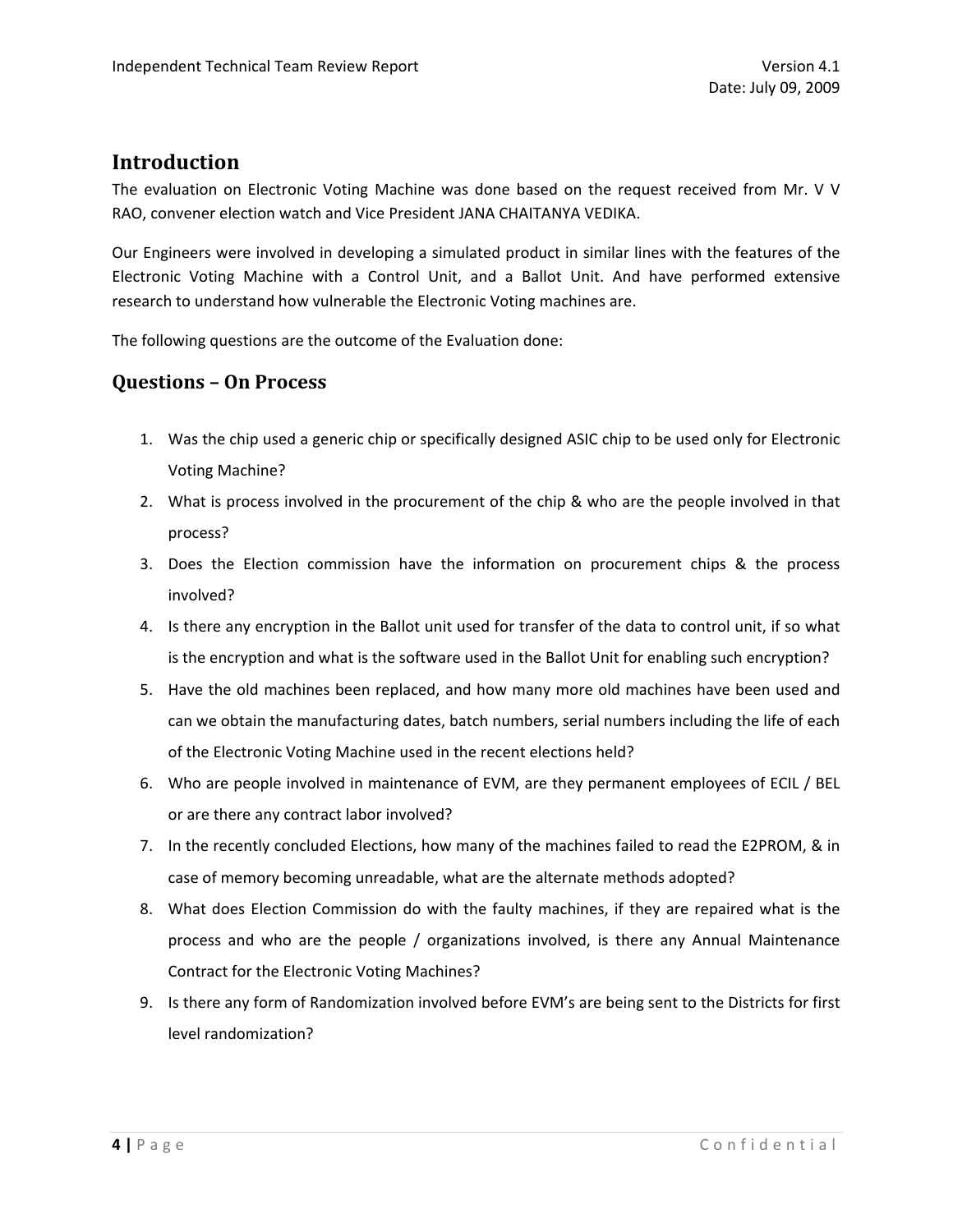## **Questions – On Expert Committee Report**

- 1. Was the Chip used an OTP (Where the code is fused in house at the manufacturer's location) or Masked ROM (Where the code is sent outside the country to be fused into the chip at the vendor's location)?
- 2. Are the CU & BU cards sealed as suggested by the Prof. INDIRESAN committee report?
- 3. How can a Ballot Unit Encrypt the data while transferring data to Control Unit without software and as everyone knows we need a microcontroller for loading this software?
- 4. What are the modifications & upgrades suggested by the Expert Committee that were developed by the manufacturers in the Electronic Voting Machines?
- 5. How many Electronic Voting Machines used were upgraded in the election held recently?
- 6. Is there a self test signature for every Electronic Voting Machine?
- 7. Did the Election Commission take the complete print out of every key pressed wherever there were incidents of Mal‐Functioning of Electronic Voting Machines? As Expert Committee insisted on Data & Time Stamping every key pressed.
- 8. Why did Election Commission disregard the suggestions made by the Expert Committee in regards with the modifications & upgrade of the Electronic Voting Machines used in the elections held recently?

## **Questions – Technical**

- 1. What are the specifications of Hardware, Firmware & Interfacing?
- 2. What are Standards & Guidelines followed while coding?
- 3. What are Standards followed for designing the Hardware?
- 4. What are the standards followed in designing the Encasings?
- 5. What are the Certifications available for Hardware?
- 6. What are the test cases & reports of the entire project?
- 7. Was any Risk Analysis performed?
- 8. What is methodology of Full Load test?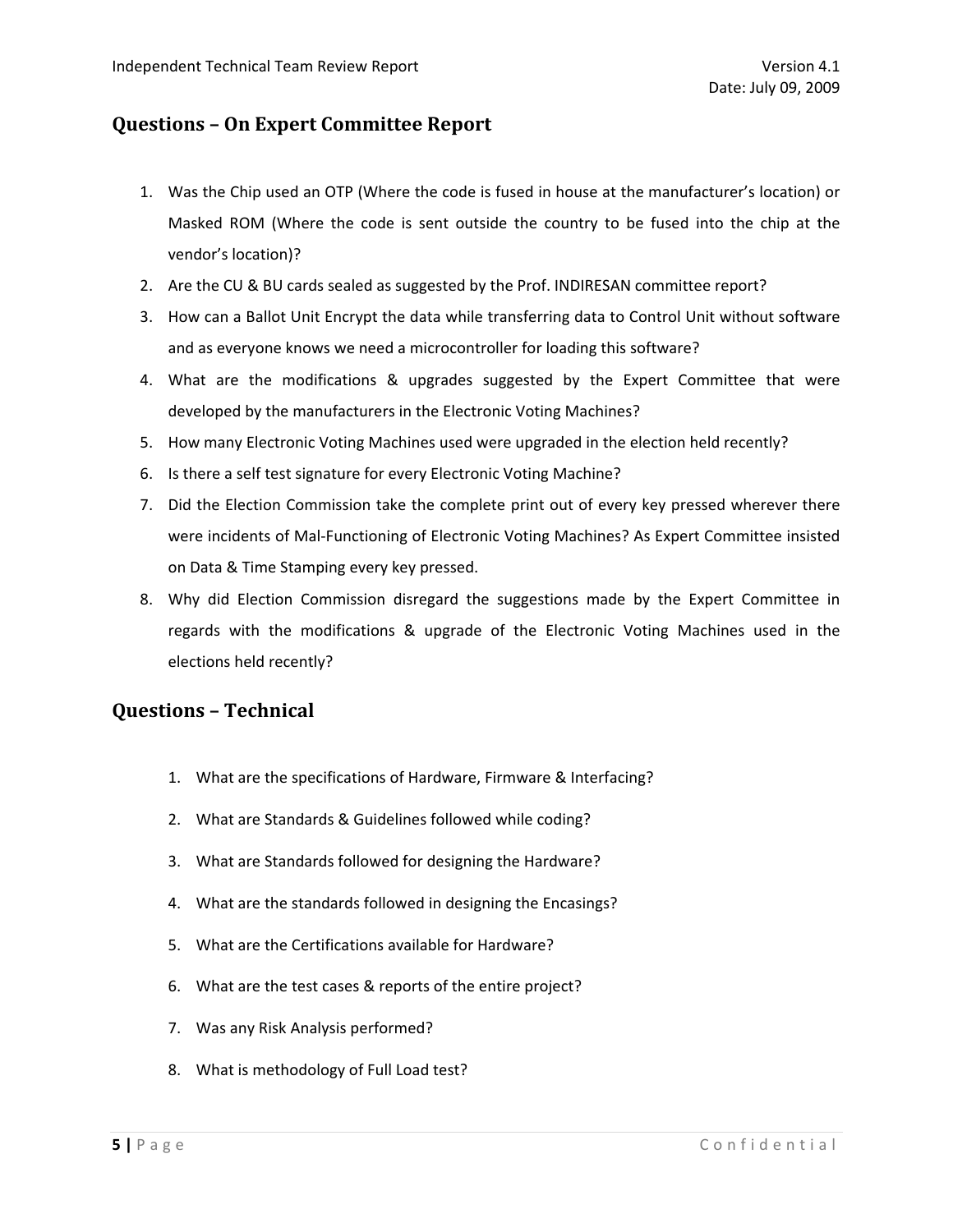- 9. What are the fail safe parameters for Firmware, Hardware as well as Interfaces?
- 10. Was any Disaster recovery mechanism adopted?
- 11. Is the Hardware unit capable of interoperability, to avoid monopoly & vendor Lock‐In?
- 12. What kind of encryption is used for data security?
- 13. What is the Complete Operational Process of CU & BU?
- 14. What are the MTBF (Mean Time between Failures) of various components used?

# **About Electronic Voting Machine**

The Electronic Voting Machines (EVMs) are now pressed into service to conduct elections for Lok Sabha and State Legislative Assemblies by the Election Commission of India, replacing the time tested ballot box system of the past. The EVM system consists of three hardware sub-systems and one software system, namely:

- (i) Control Unit.
- (ii) Ballot Unit.
- (iii) Inter‐connection Cable between Control Unit & Ballot Unit.
- (iv) The Source code / software Programme embedded in the microchip in the Control Unit.

On the Voting Machine, there will be a fixed ballot paper with the names of the candidates of the respective Political Parties with their Party Symbols. A Green Light will be on the Ballot Unit which indicates that the Unit is ready to receive the vote. When the voter enters into the Polling Booth and when he presses the button against the name of the candidate whom the voter wants to vote, a Red Light (LED) will lit itself indicating that the Unit has recorded the vote and the Green Light will be automatically off. At that moment, a beep sound also comes out of the Control Unit and the Red Light (LED) will be off automatically. This is the process involved in giving us an indication that the voter has exercised his franchise as desired by him. The process of voting goes on these lines under the supervision of Presiding Officer. At the end of the poll, the Presiding Officer presses the button indicating the closure of recording of the votes in the Control Unit and seals the Unit. The process in the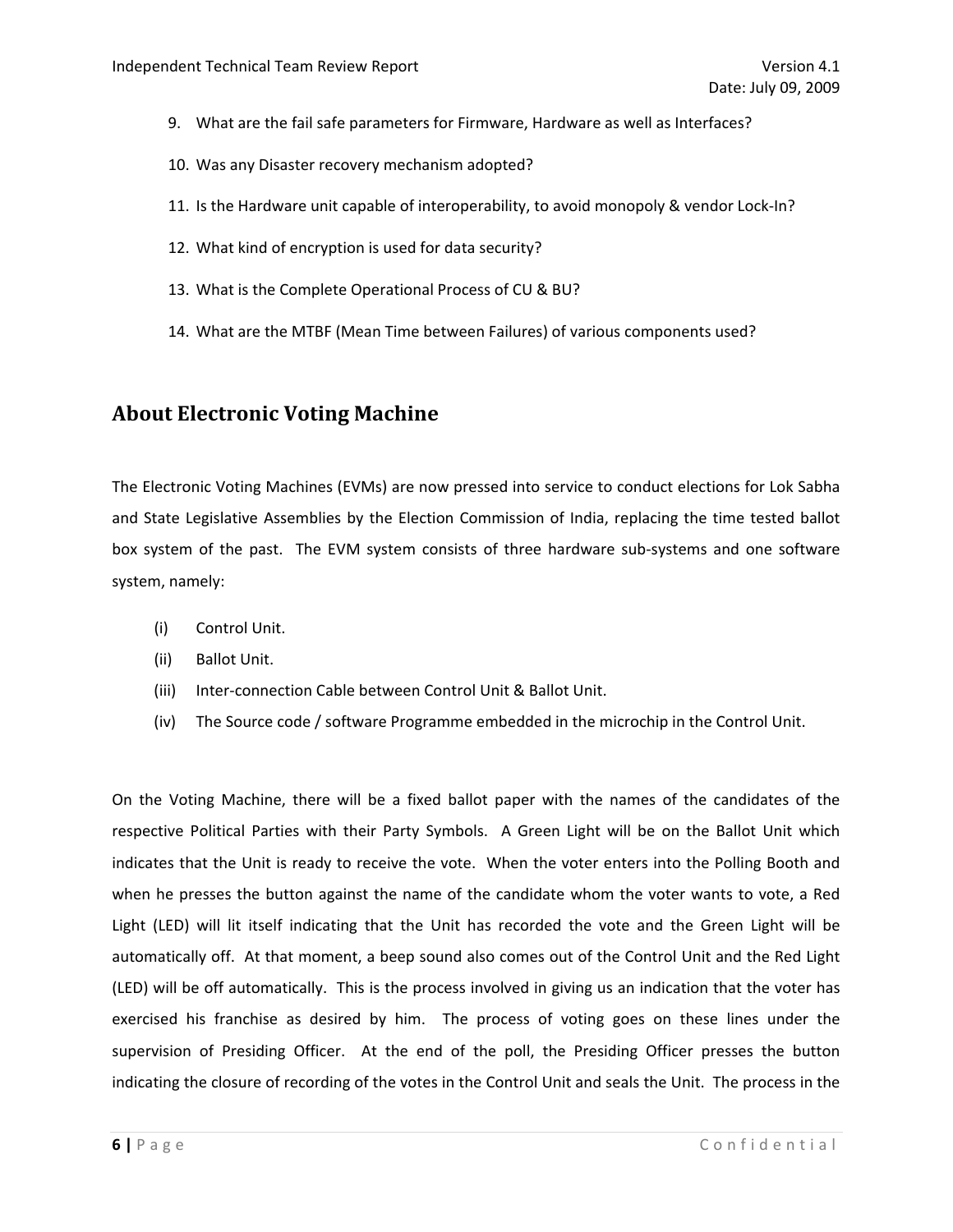Electronic Unit is such that the voter does not see what is happening in the other part, which is called the Control Unit (CU). When the voter presses the button, the vote is recorded in the  $2^{nd}$  Unit which is connected to the Ballot Unit. The technology involved in this process is such that the voter cannot know whether his vote is registered in favor of the candidate he intended to vote.

At the time of counting, the Control Unit is brought and after the seal is removed in the presence of the agents, the Counting official presses the button meant for counting. After he presses the button, the result is displayed in the sequence beginning with the total number of votes and subsequently, total number of candidates, then the votes recorded against the serial number of the candidate in a time sequence. The totals displayed in the machine against each candidate are recorded by the official and by the election agents who are present there. These are totaled after the counting and the result is announced.

# **Origin and Development**

According to information available, the Electronics Corporation of India (ECIL) developed these Electronic Voting Machines. The Company used 8 Bit Chip (8 Bit Microcontrollers). The complete Research and Development of software took place in ECIL. After developing the Code, it is believed to have been sent to a selected Company, Hitachi (now RENESAS) in Japan for fusing the code into the Chips. As per the existing data, ECIL the manufacturer of EVM has utilized 8 Bit Microcontrollers called the chip across this document. Post the complete research & development within ECIL the source code developed was sent to the Vendor (RENESAS) in Japan for being fused in to the chip. The mode of sending the source code could be through the distributor of the vendor in India, and the process of sending it securely is not known. Generally the Source Code will be sent through a distributor of the Company in India. It is not within our knowledge whether the process of sending it through a distributor or otherwise is a guarded secret or not. In this process, there is every possibility for swapping of the source Code and insertion of a 'Trojan' into the source Code and sent as a substitute to the original Code. This can be automatically activated if and when required at any subsequent stages. Similarly BEL another manufacturer of the Electronic Voting Machines has used MICROCHIP vendor's chip inside their Voting Machine, and also have adopted similar process as mentioned above for fusing source code into the Chip.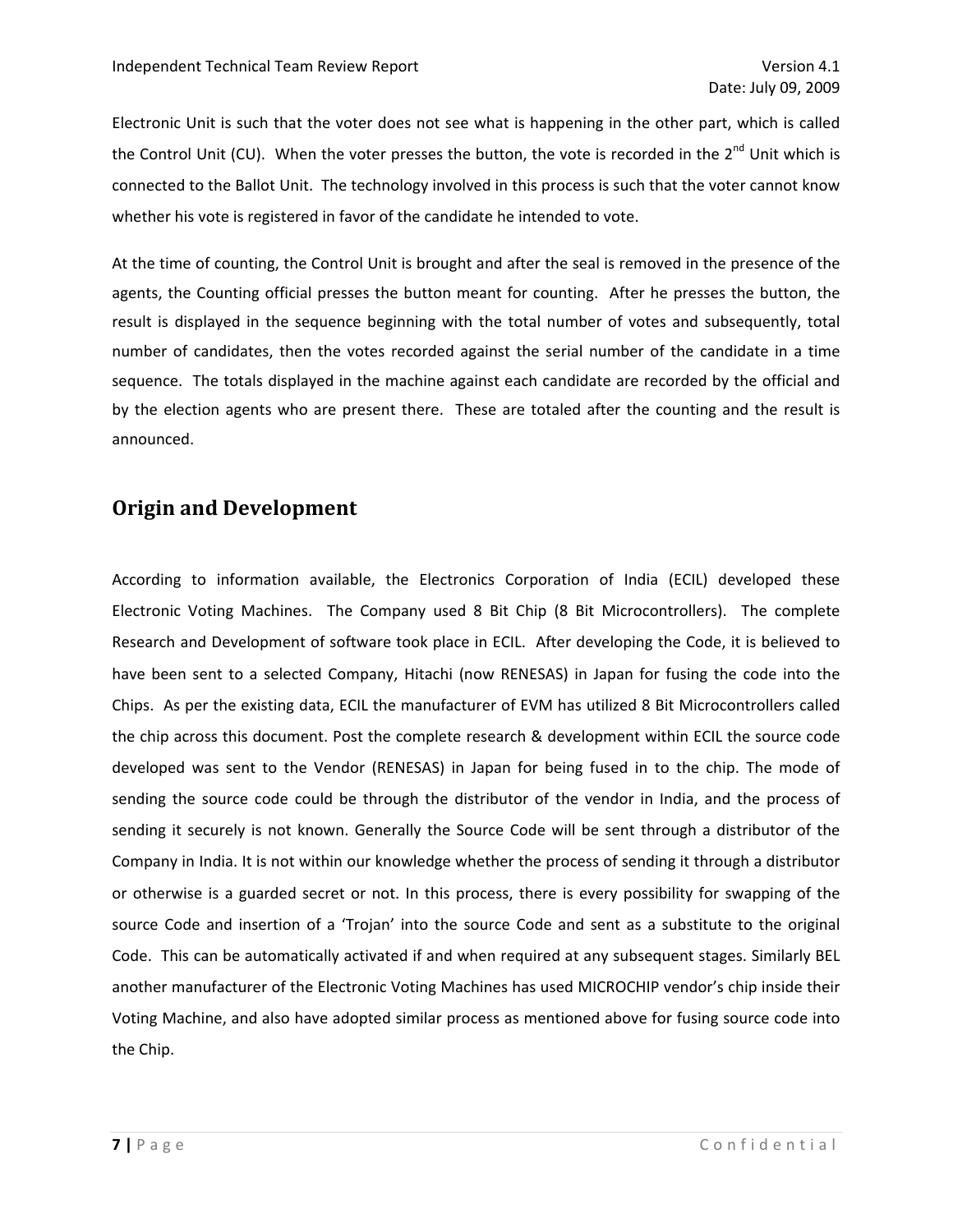After the Manufacturer makes these Chips as per the modified Code, they are shipped back to the ECIL or BEL, who in turn plant these chips into the Voting Machines of their make. The process of shipment of the Chips from Japan involves various stages of clearance. The Chips are delivered to the distributor in India and the distributor hands them over to either the ECIL or BEL. Chips are custom cleared in India through Clearing Agent. There is no idea as to the reliability, security and integrity of the Agency.

There is also another way through which the Chips can be procured from the same Manufacturer with the original Code along with the Trojan in it through the distributor or his agent or some other means. These Chips with the manipulated (altered) Code can be delivered to the Manufacturer of the Voting Machine as if they are of the original Chips. It is not known who have access to the processing of the Code at various stages of its formulation. The intricacies and the persons involved in this process of manufacturing of Chips and formulation of Code is a matter to be investigated into very deeply. It may be mentioned that there is no mechanism or method by which it could be verified whether the Chip manufactured and used in the voting machines contains the original Code or not.

# **Expert Committee Review**

The expert committee headed by Prof. INDIRESAN had suggested the following upgrades to the Electronic Voting machine before the voting machines can be used for the 2009 General Elections on the 5<sup>th</sup> of September 2006, and they are as follows:

#### ¾ **EMV's be EMI/EMC Compliant**

- $\triangleright$  Dynamic coding of key no's to enhance security of data transmitted from the Ballot Unit (BU) to the Control Unit (CU) be introduced
- $\triangleright$  Time diversity in data recording be introduced to eliminate effects of random noise.
- $▶$  Every key press on EVM, even if invalid, is date-time stamped and kept as permanent record.
- ¾ **Additional seal of electronic cards in CU, BU may be introduced by EC to be operated just before the candidate‐list is declared as per 3.4e.**
- $\triangleright$  All the instruments are checked as a matter of preventive maintenance before election and as a matter of abundant caution, to ensure that they are working satisfactorily and **according to the original embedded program.**
- $\triangleright$  The battery condition should be in MEDIUM or HIGH at start of election as displayed on the EVM.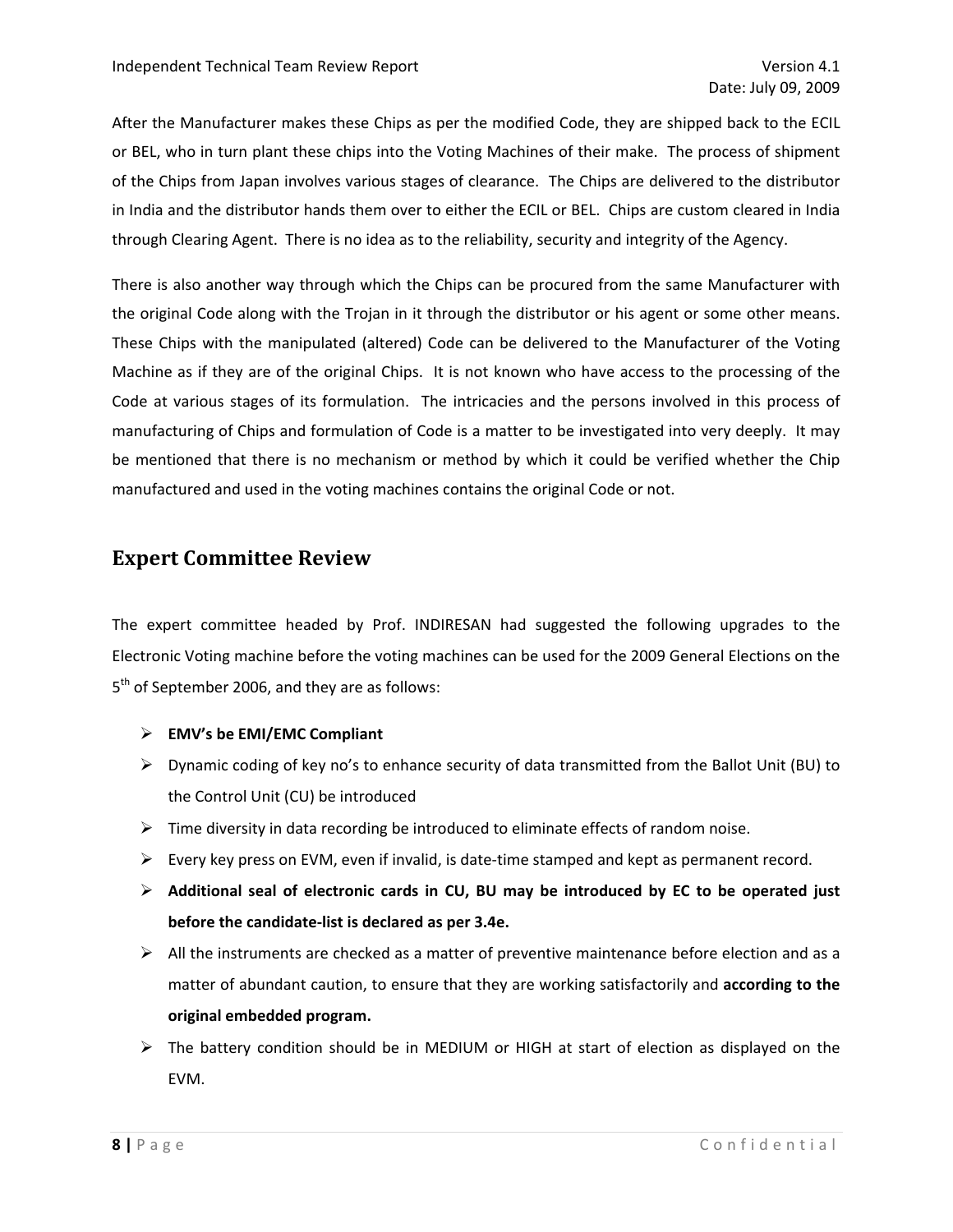- $\triangleright$  It is ensured in every polling booth that the cable is visible all the time.
- $\triangleright$  At the time of the insertion of the cable it is formally recorded by the Presiding Officer and the polling agents, that no device has been inserted between the cable and the connector
- $\triangleright$  After the polling, the cable and Balloting unit is physically inspected for any mechanical damage, or seal intact.

If only few of the above‐mentioned upgrades were developed and demonstrated by the manufacturers of the Electronic Voting Machines to the Election Commission then it means that the Voting Machines used are not upgraded so **are not stable & are not secure and should not have been used for the conducting free & fair elections**.

# **Issues on Expert Committee Report**

All through the executive committee report the major issue raised by most of the people i.e. tampering of *the Electronic Voting Machine has not been technically addressed. Further we have noted that the answers provided to the above‐mentioned problem are not technically clear.*

*Issues observed from the Executive Committee report on Electronic Voting Machines are quoted hereunder:*

**Point no# 3.4 issue no# (a)** states that the chip used is an OTP i.e. it is programmed by the manufacturer and not by the vendor.

But if this is the case why are Masked Chips used, which means that the source code was not fused in *India at the manufacturer's premises under stringent security but it was sent over to the vendor outside our country, and were delivered through various delivery channels to the manufacturer and so can be prone to any kind of tampering at various stages of the shipment.*

**Point no# 3.4 issue no# (c)** states that the unique ID mates to the E2 PROM (within the CV where all the voting data will be stored during an election) and, the micro-controller, at the instant of first power-up,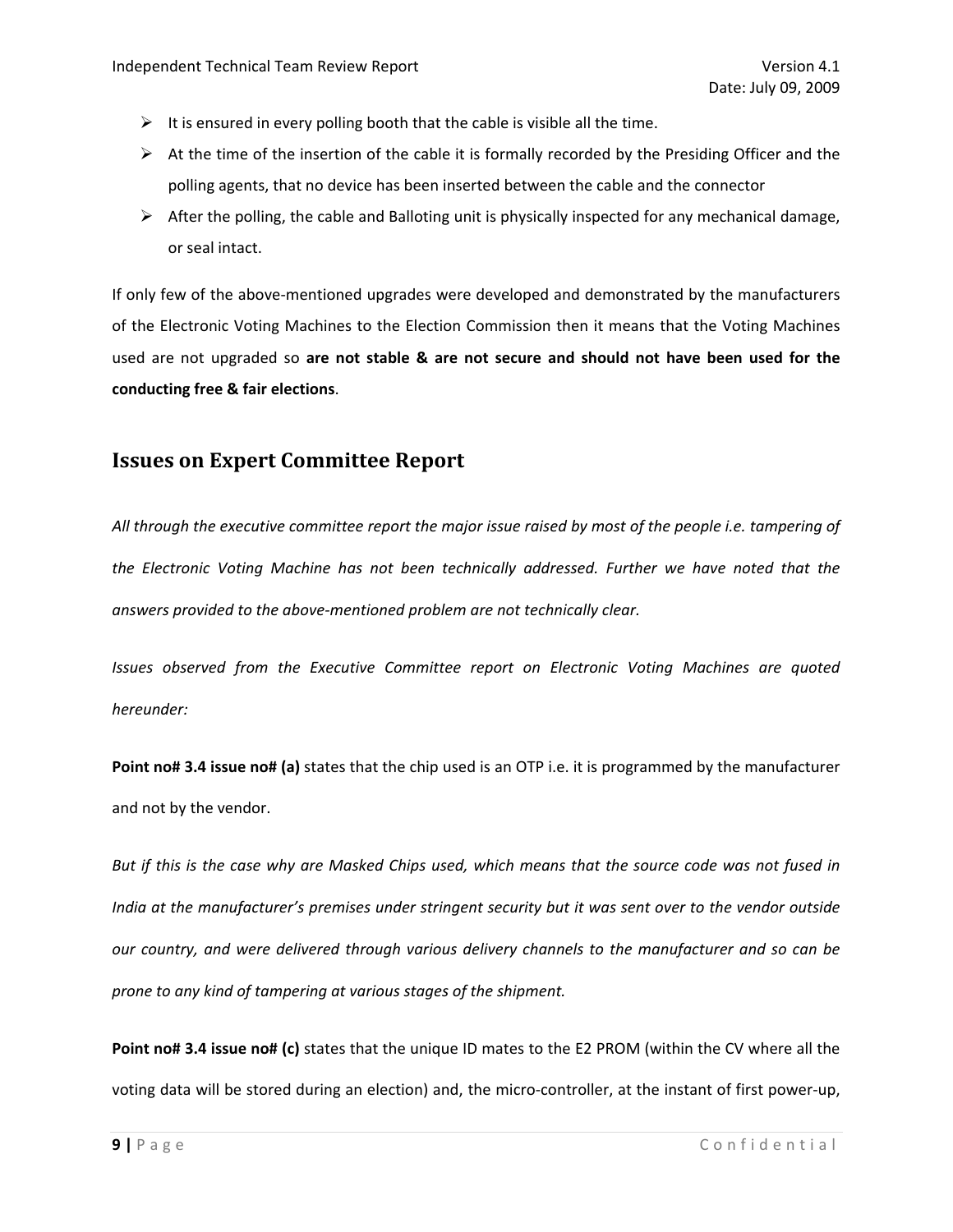of the CU at the time of manufacturing. Subsequently, the CV will not function if the ID stored in the micro‐controller memory does not match that in the E2PROM. Thus any item to modify the data stored in the E2 PROM by replacing the E2 PROM will automatically make the EVM inoperative.

As the entire lot of the E2PROM shall have the same Unique ID and this also has to be sent along with the source code to the vendor for fusing into the Chip, there is always a possibility of Trojan being added into the chip with the E2PROM ID already existing. Adding to this there are more than one instances of *the E2PROM being replaced while the polling operations were being conducted due to the malfunctioning of the E2PROM, and this as per the Committee report should have made the EVM inoperative?*

**Point no# 3.4 issue no# (d)** first & second paragraph states that there is no possibility of a Trojan horse

*Furthermore there is no evidence of mentioning of the fact on how many number of EVM's were upgraded with the modifications suggested by the committee as well as how many old EVM were reused for this elections at any point of the document.*

*As the software changes or modifications that were accepted by the manufacturers is not possible to be implemented in the existing hardware design as the chips used are Masked Chips and are technically unalterable and also this has been accepted by the Honorable Committee in the report. These changes require a complete New Circuit Board with a New Chip mounted on it with the proposed additional modifications to the software.*

Even if we believe that few EVM's were upgraded with the suggestions of Dynamic Key Coding the, with all due respects to the technical committee, we would like to inform that though the program is capable of recording every key pressed, still it's quite very simple to have a key sequence when pressed activates the Trojan and go unaccounted / un-recorded and this a very simple mechanism in the code and is not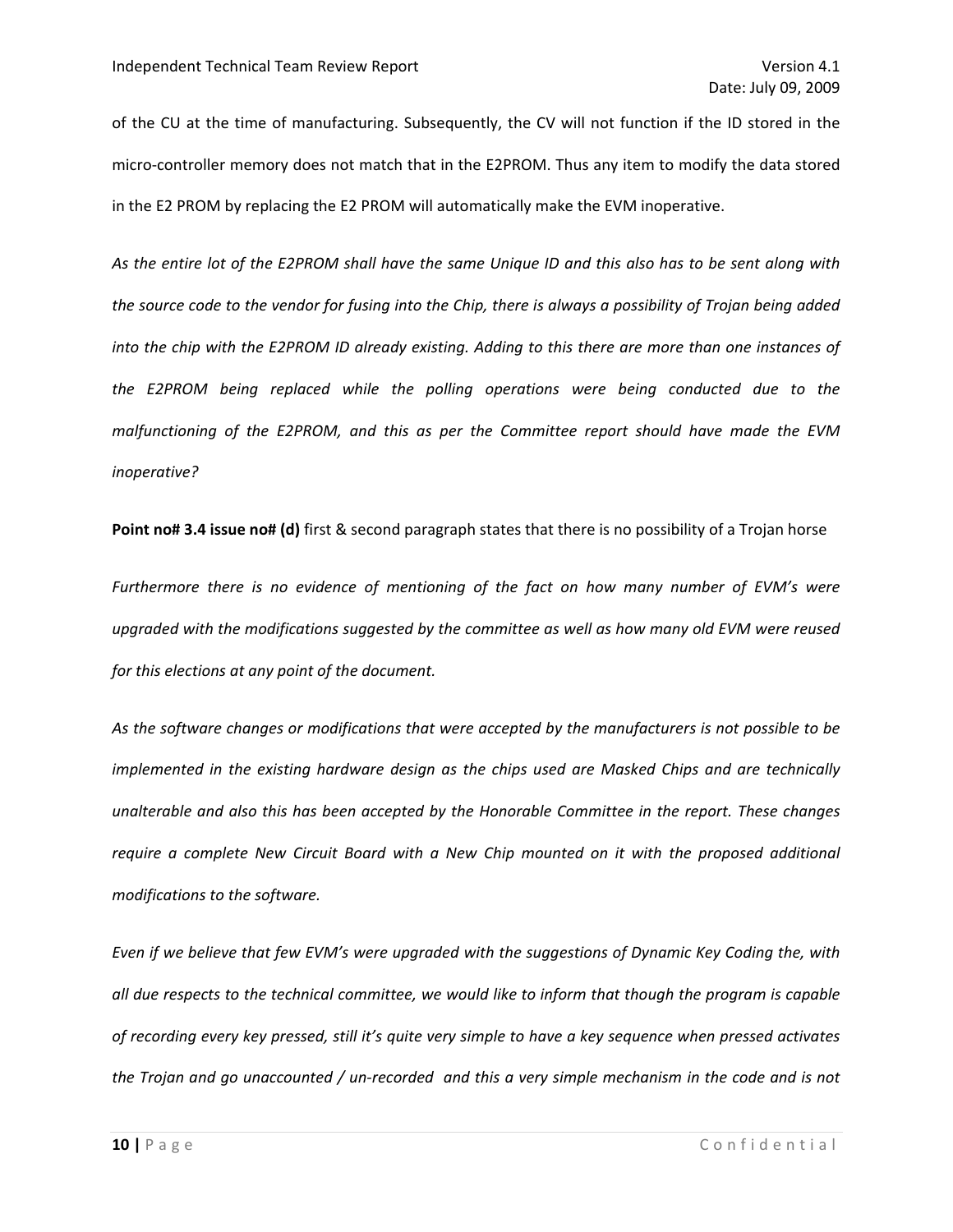*rocket science. There is a possibility of simple coding mechanism, which can state that whenever Key* 1,2,3,4 Etc., for example, are pressed in sequence, not to record any of these keys as well as activate the Trojan. Only way to prove that there are no Trojan is opening the source code to third party vendors for *testing. Considering the number of keys on the EVM BU to be 12 then there are possible 12! Permutations & combinations of keys totaling to 47,90,01,600 i.e. around 48 Crore Key Sequences, now to test each of the Electronic Voting Machine with such a number of key sequences would be highly impossible. Thus the mock test performed is not thorough enough to disprove the fact of activation of Trojan existing in the source code of the EVM.*

**Point no# 3.4 issue no# (e)** Adoption of a seal on Circuit Boards in from t of the party representatives for ensuring that there is no swapping of the CU circuit boards possible.

*Though the suggestion is very appropriate, still none of the Control Unit Circuit Boards were sealed, and no there is no such mention of a modification to the existing Ballot Units.*

**Point no# 3.5 issue no# (i) & (ii) & 4.6 issue no# (V)** states that Data can be fed to CU only through BU. Special Encryption is used in passing the data from BU to the CU.

*Once again technically it's not clear how can any embedded device without any processor or micro‐* controller or any chip transfer data with encryption. As a matter of fact any encryption is an advanced *program that encodes the data into something that cannot be decoded by anybody for security* purposes. But if there is no chip on the BU then it shall only be a simple RS 485 cable that sends plain Key *Code over the cable to the CU as an input. And this can be tempered at any stage.*

**Point no# 3.6** In this manner, the committee to the best of its ability has looked into all possibilities of tampering with the EVM and has come to the conclusion that there is no way of altering the results of the polls before, during and after the poll duration provided, due security precautions already in force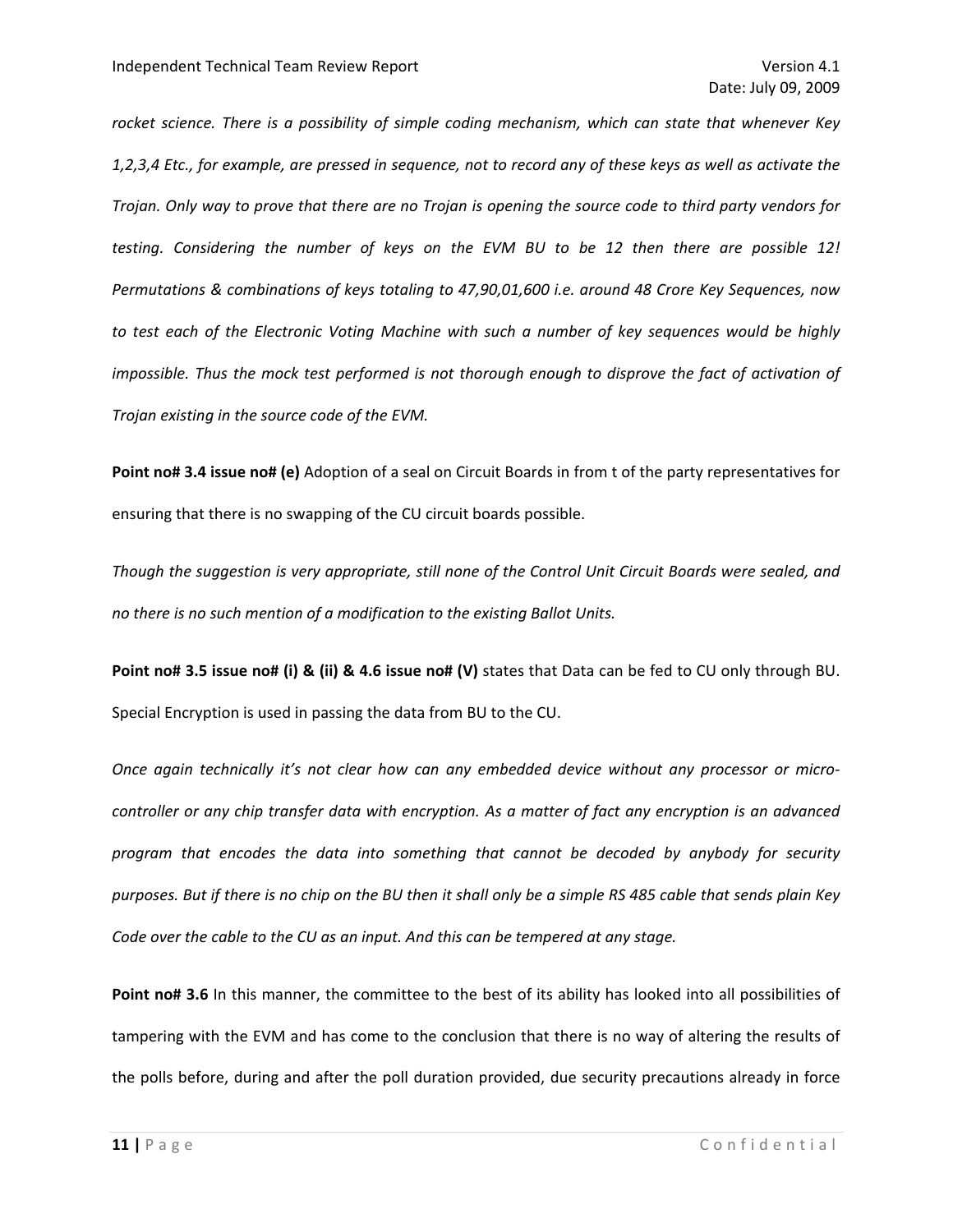and additional modifications suggested by the committee are enforced and the sealing at various stages is adhered to. & **Point no# 3.7** In view of all these factors, the Committee' unanimously certifies that the EVM system is tamper‐proof in the intended environment when due precautions are taken. For these reasons, the Committee recommends that the upgraded EVM with suggested modifications, testing and operating precautions may be accepted and put to use.

*There has been no evidence provided to support the fact that the suggestions made by the expert committee were followed subsequently.*

**Point no# 3.8** states that as a preventive measure, the Committee recommends that before every election the manufacturers may be asked to check (this can be done very fast through a very simple exerciser) and ensure that all the units are functioning as designed. Incidentally, this method will be checked, by what is called 'the self test signature of Machine' and thereby the Manufacturers will be able to certify that the Machine is identical to what they have supplied and it has not been modified or replaced by any other.

*There has been no evidence provided to support the fact that the suggestions made by the expert committee were followed subsequently, as observed by petitioner's in their election watch as micro observers of the recent elections.*

**Point no# 3.9** the expert sates to accept the Electronic Voting Machines for polling only if all the suggestions are followed.

*The suggestions are not completely followed by the manufacturers leaving enough room for security breach, which was also the main cause of concern of Executive Committee.*

**Point no# 4.6 issue no# (b)** states that the Expert Committee has advised a Date & Time Stamp to be implemented on every key pressed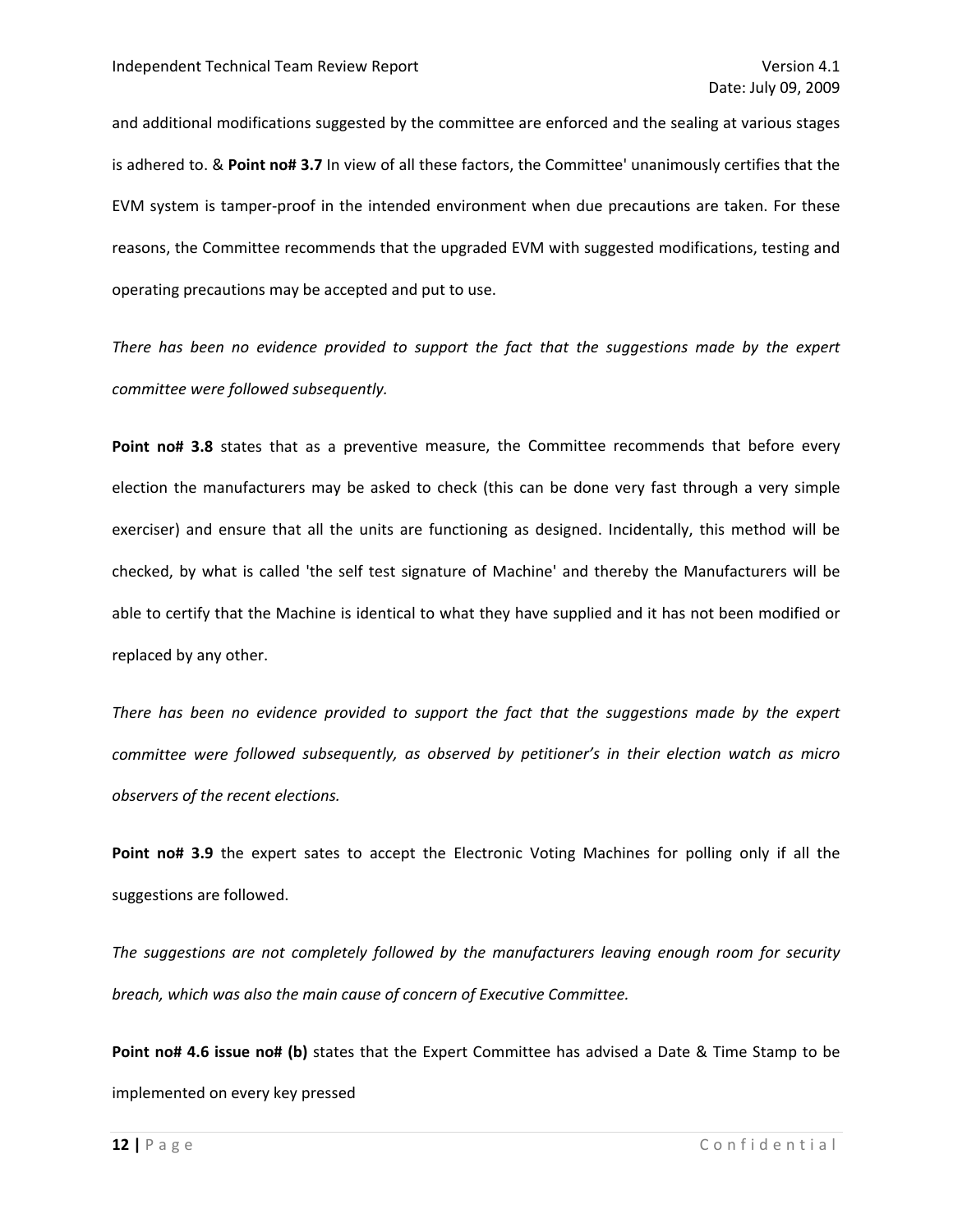This obviously means that the Voter pressing the Key on the ballot Unit is also recorded along with date & Time Stamp, which can be mapped to the manual register available with the polling agents where all the voters are supposed to sign or put in a thumb impression before voting. Thus knowing the time of the first voter from the EVM and mapping it to the register can actually bring out the detail of the vote casted by every citizen. This puts our democracy into a major threat as the secrecy of the ballot is lost.

**Point no# 4.7** states that EVM is factory Masked; again the response is very ambiguous as they have mentioned in the point no# 3.4 issue no# (a) as OTP and now they mention it as Masked.

We really would like to get a clarification on the same, whether the chip used was an OTP or Masked Chip, as the expert committee states that the chip used is an OTP in the point no# 3.4 issue no# (a) and the same is mentioned as a Masked ROM in the point no# 4.7. It has to be noted that there is a significant difference between an OTP & a Masked ROM as the code can be fused into the chip inhouse i.e. at the manufacturer's location if it is an OTP and if it is Masked ROM the code has to be sent to the *vendor in Japan for being fused into the Chip.*

**Point no# 6 section no# (i)** states about the recommendations that the EVM Manufacturer has to abide

*There has been no evidence provided to support the fact that the suggestions made by the expert committee were implemented subsequently.*

**Point no# 6 section no# (ii) & issue no# (a)** states that there is a possibility of electrical check of the Control Unit & the Ballot Unit prior to polling.

*There was no diagnostic check available for checking the sanctity of the embedded program in the EVM as observed by the petitioner as a micro observer of the recent elections. Neither the technicians, who prepare the EVM's for elections, understand the recommendation made by the technical committee.*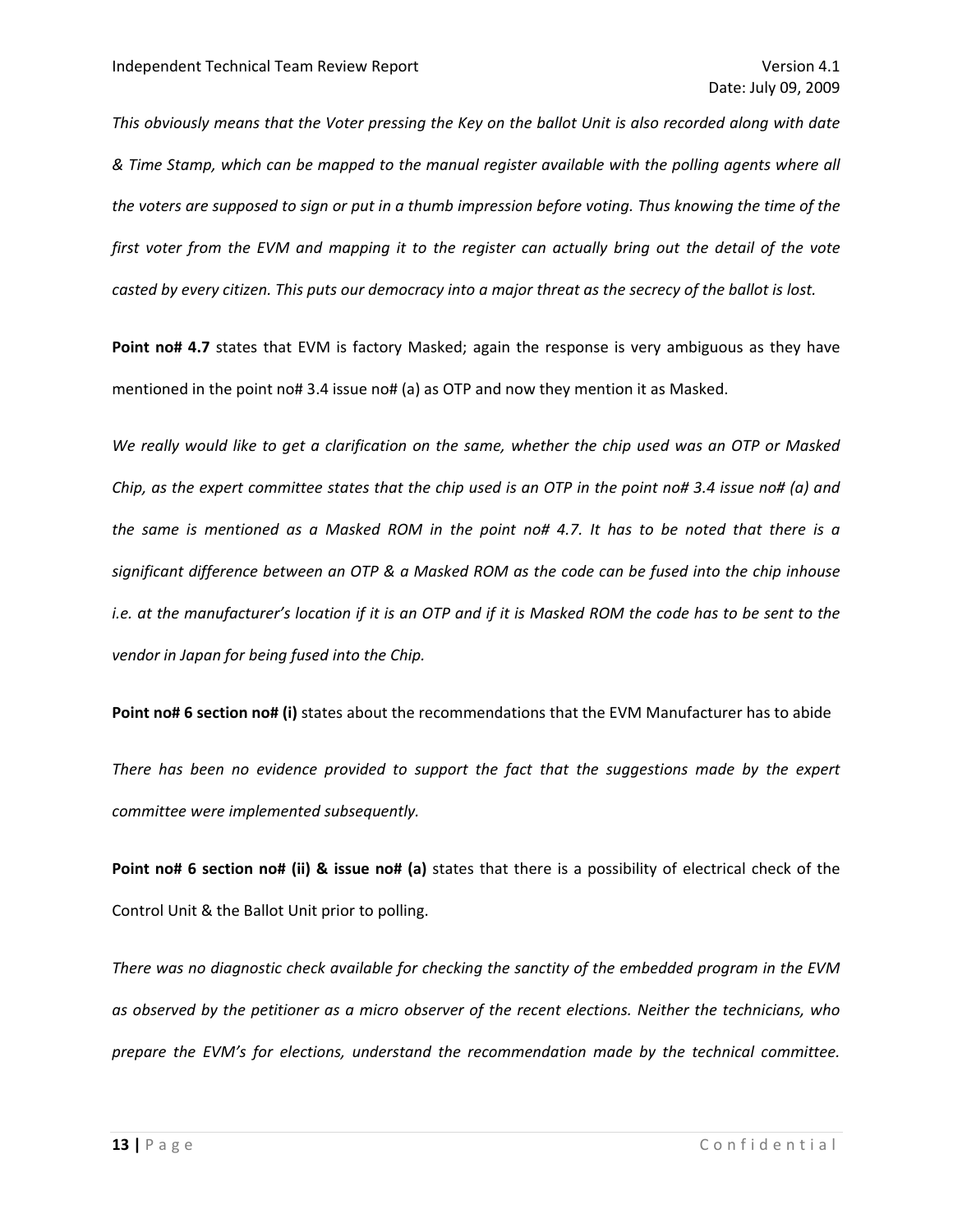# **Possible Manipulations**

With the details mentioned above the following are the areas of key concern where the electronic voting machines can be manipulated. The points mentioned below gives an insight to the possible manipulations with the Electronic Voting Machines.

The source code / programme software developed for the electronic voting machines locally by the manufacturer was either uploaded through Internet or was sent through a courier to the concerned distributor of the chip vendor in form of a CD. **There is no secured methodology adopted for the transfer of thus developed source code / programme software** to be fused in to the chip, thus creating a possibility of the source code / software programme being swapped with new source code, which has Trojans.

The chips are delivered from ex‐Warehouse picked by a courier or logistics agency appointed by the distributor of the chip vendor, cleared at the customs and delivered to the Manufacturer of EVM's without much security. The above process provides a grave opportunity of **replacing and manipulating thus procured chips at various levels of shipment.**

The only way of identification or verification of thus received chips from vendor being original or authentic is the Chip ID provided by the vendor. **There is no verification program developed to cross check every chip for genuine code** before mounting on to the circuit board (EVM Control Board). And no manufacturer is in a position to define whether the Chips are original due to lack of a thorough verification tool.

Ballot Unit can be swapped at any point of time as **there is no encryption between Ballot Unit & Control Unit** except claiming a proprietary protocol that is nothing but a simple RS485 communication, which is open to any sniffers. A new Ballot Unit can be attached to the Control Unit. This throws open immense opportunities for running Trojans and even mount receiver circuits on the circuit board of the Ballot Unit enabling it to be controlled remotely to activate the Trojans.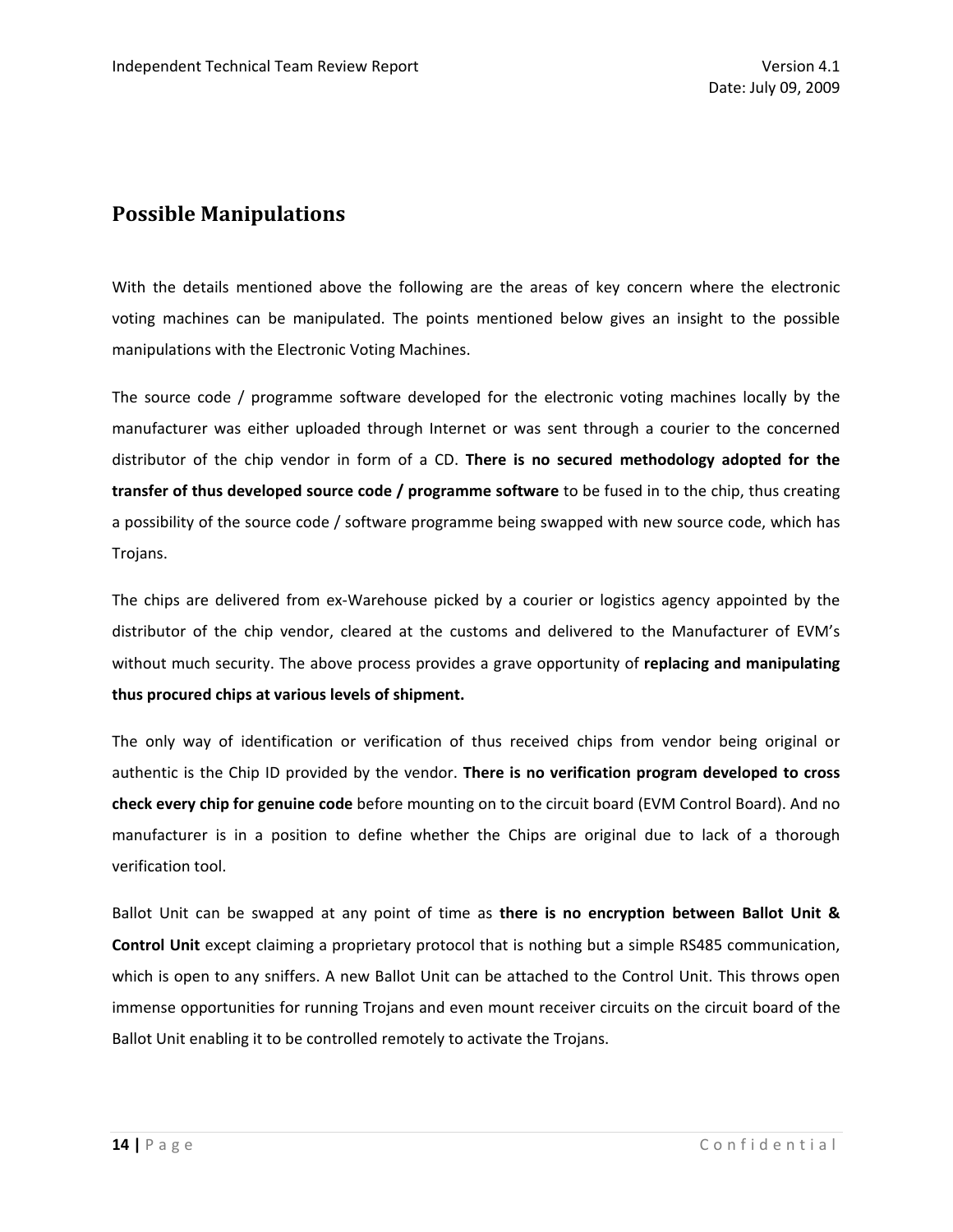## **Manipulations – PrePoll**

After the withdrawal of candidates for a constituency, the allotment of keys on the Ballot Unit is done through the Control Unit by pressing the "CANDIDATE SELECTION" Button. The Trojan can be activated to favor a particular key by means of adding percentage over other key or by deducting a set of votes polled for all other keys and adding to the favored key. It cannot be detected at the Mock Test as there are various methods of activation like Time based, Minimum Number of Votes Polled, Power on Reset (By Switching off / on the power of EVM) Etc., after the voting process.

## **Manipulations – WhilePoll**

Trojan can be activated by anybody going in as a voter entering the sequential key code on the Ballot Unit. This can go absolutely undetected as the buttons pressed in that sequence cannot be captured nor produce any beep sound, because of the functional behavior of the Trojan.

# **Few Facts to Mention I**

As reported in Hindu dated Wednesday, May 06, 2009.

CUTTACK: Re‐polling in hypersensitive Nimasahi booth under Cuttack‐Barabati Assembly segment witnessed volatile situation when tempers ran high. Police had to resort to lathicharge twice in the day to quell warring groups who had gathered outside the polling booth.

Unconfirmed reports indicate that at least five persons, including a policeman were injured when resorted to lathicharge to chase rival party workers. Re-polling in the booth was necessitated by allegations of EVM tampering on April 23.

District election officer Kishore Kumar Mohanty later in the evening said the re-polling went off peacefully barring the mildlathi charge. At least 64 per cent of polling was recorded in the booth, he said. Polling began smoothly in the morning and by 9 am at least 30 per cent of 998 voters had exercised their votes. But trouble began around 11 am when Congress leaders became restive alleging that rival party leaders were wooing the voters inside the booth. Soon the gathering gained numbers and there were heated exchanges among BJD, BJP and Congress workers.

Sensing trouble, police swung into action chasing groups, thrashing trouble makers. City DCP A N Sinha also arrived at the spot and brought the situation under control. Polling then started smoothly and by 1 pm 53 percent of voters had exercised their franchise.

But around 4 pm, trouble again reappeared at the booth when supporters cutting across party lines started rumbling about the morning's police action. But acting swiftly once again, police brought the situation under control and ensured that the polling ended peacefully at 5 pm.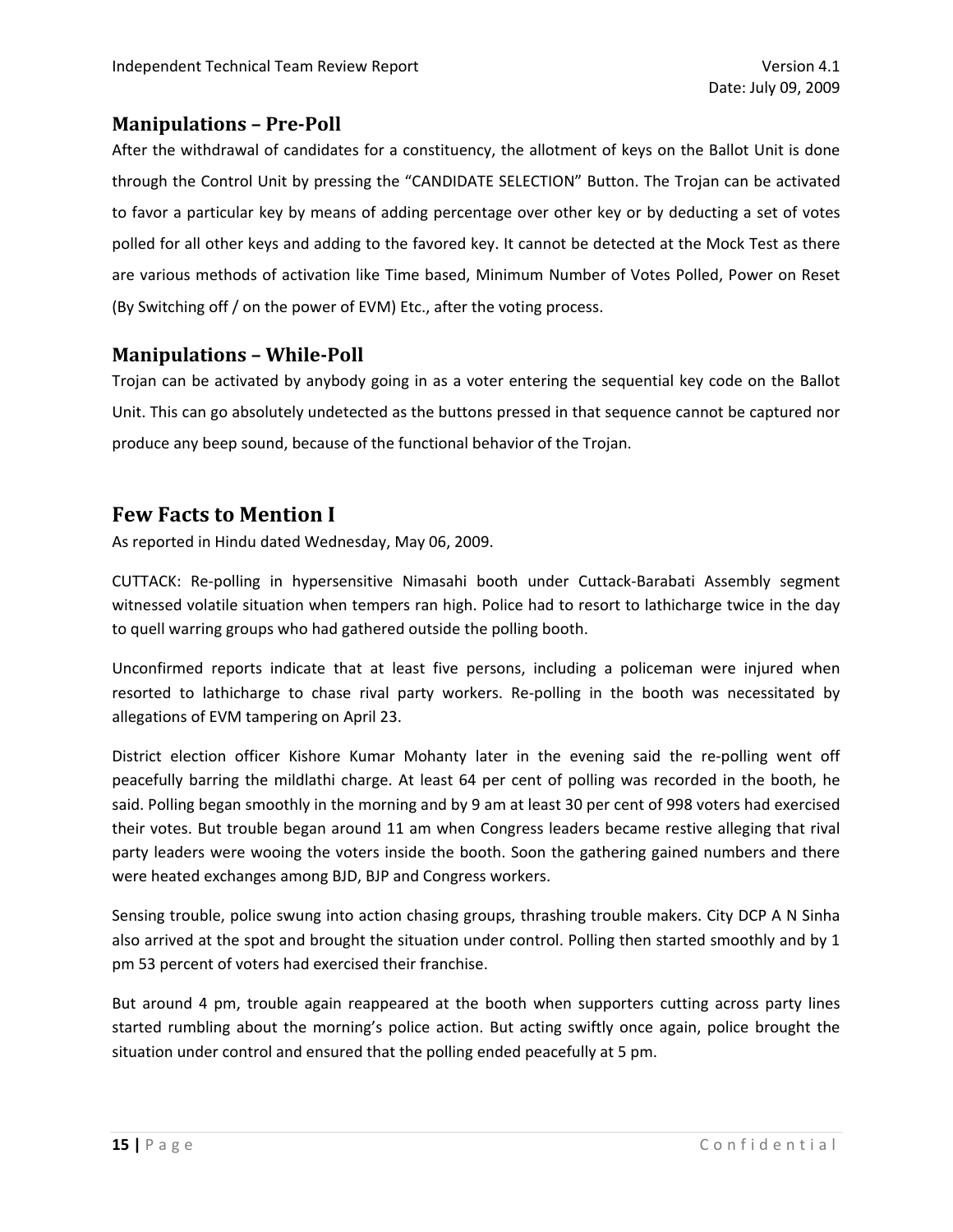## **Conclusions I**

There are possibilities of the EVM get malfunction due to Trojans insertion.

## **Few Facts to Mention II**

In the Constituency of Khammam (Khammam Dist), Polling Station# 198, the total number of Votes were 1039 and actually polled were 644 at the round no:17, table no: 6 and the Serial Numbers of Central Unit (CU) : A 54199 & Ballot Unit (BU) : F 10996. In the above booth **the Electronic Voting Machine could not read data** and **the votes were discounted** by the EC officer. As per booth data collected from Dist. collector office, this particular booth data is missing in the report.

## **Conclusions II**

When Electronic Voting machine is vulnerable i.e. if the Electronic Voting Machine Chips are swapped the Electronic Voting Machine can be manipulated as above-mentioned scenario in the section Few Facts to Mention I. Further whenever the Electronic Voting Machines can be manipulated they can also provide the scope for misbehaving & technically they tend to overflow the buffers available in the Control Unit for execution thus the Electronic Voting Machine tends to get hanged, a similar scenario to that of a virus infecting the Windows Desktop. **Manipulated Electronic Voting Machines can misbehave and corrupt the entire memory as well as hang the Control Unit and thus rendering the E2PROM unreadable.**

# **Few Facts to Mention III**

In the Constituency of Pedakurapadu (GUNTUR Dist), Polling Station# 2 & Booth No# 2, 122 Votes were polled in the First Electronic Voting Machine malfunctioned and further **as the Electronic Voting Machine mal‐functioned** and was replaced by a second EVM by the officer.

| THE REPLACED SECOND EVM VOTE COUNT |            |       |  |  |  |  |  |  |
|------------------------------------|------------|-------|--|--|--|--|--|--|
| SNO                                | Party      | Votes |  |  |  |  |  |  |
| 1                                  | <b>INC</b> | 186   |  |  |  |  |  |  |
| $\overline{2}$                     | <b>TDP</b> | 176   |  |  |  |  |  |  |
| 3                                  | <b>PRP</b> | 34    |  |  |  |  |  |  |
| 4                                  | <b>IND</b> | 18    |  |  |  |  |  |  |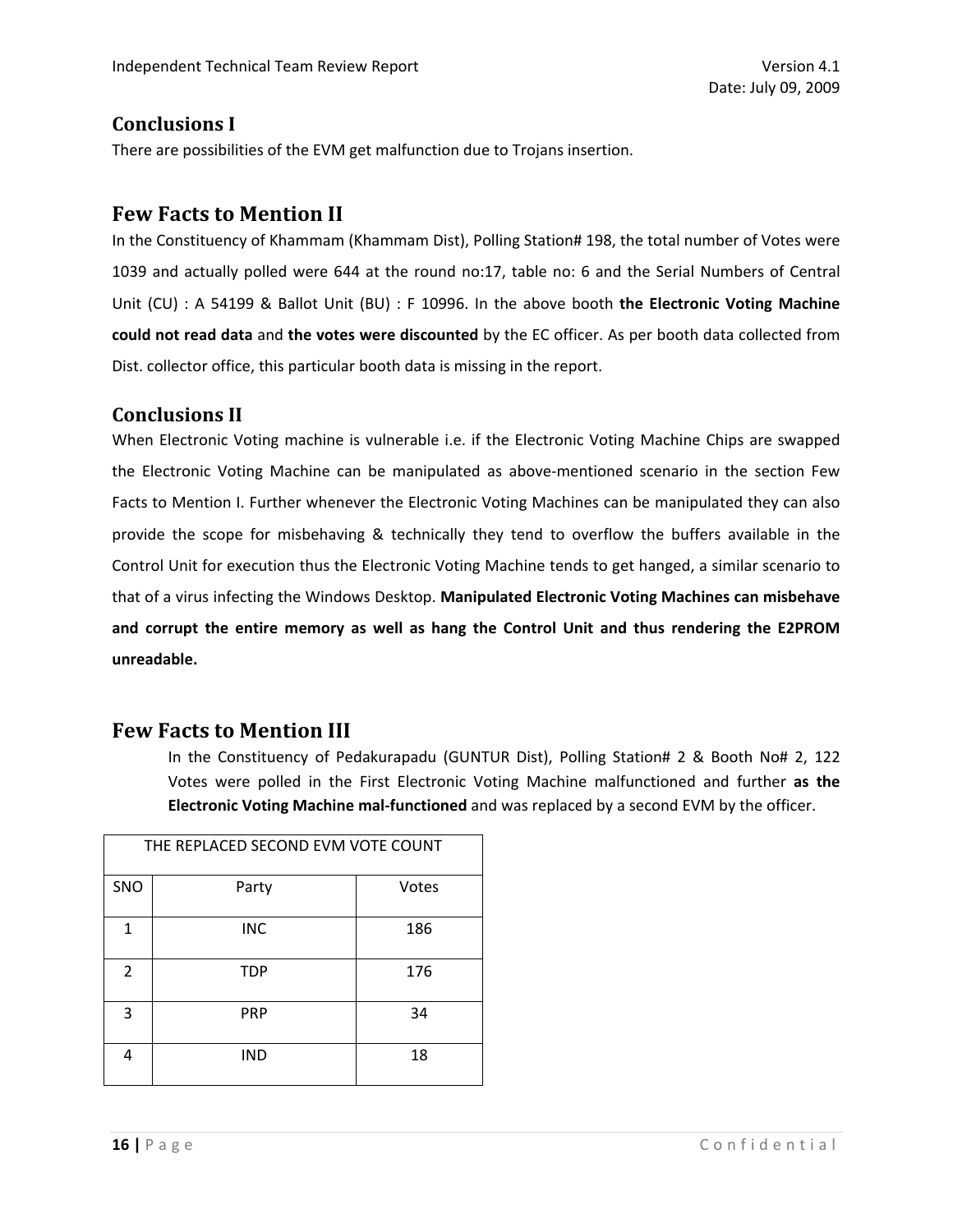| Total | 111<br>$\cdot$ $ \cdot$ |
|-------|-------------------------|
|       |                         |

# **Conclusions III**

The First EVM had registered a total of 122 cotes and as the Electronic Voting Machine at the time of results declaration malfunctioned the votes could not be read from the EVM and have been forfeited. This leads us to a conclusion that the **Electronic Voting Machines are not stable** as declared or mentioned by the Election Commission and so are not fail‐safe for being used in the elections. How can a vote cast by a citizen of India in a democratic country be forfeited?

# **Few Facts to Mention IV**

| AssCode | <b>BoothCode</b> | AssName         | BoothName                   |
|---------|------------------|-----------------|-----------------------------|
| 23      | 60               | Ramagundam      | Medipalli                   |
| 23      | 61               | Ramagundam      | Medipalli                   |
| 70      | 197              | Secunderabad    | Osmania University          |
| 80      | 60               | Alampur(SC)     | leeza                       |
| 80      | 69               | Alampur(SC)     | leeza                       |
| 84      | 128              | Shadnagar       | Kesampet                    |
| 104     | 185              | Parkal          | Katrapally                  |
| 104     | 197              | Parkal          | Nallabelly Yelugur          |
| 104     | 209              | Parkal          | Semgem                      |
| 104     | 212              | Parkal          | Gavicharla                  |
| 104     | 221              | Parkal          | <b>Bollikunta</b>           |
| 104     | 224              | Parkal          | Ramachandrapuram            |
| 112     | 198              | Khammam         | Kothagudem                  |
| 198     | 142              | Vijayawada West | Mallikarjuna Petta          |
| 231     | 31               | Giddalur        | Kandulapuram                |
| 240     | 250              | Sullurpeta (SC) | MPP School Ramapuram Kuppam |
| 257     | 44               | Panyam          | Bollavaram                  |
| 257     | 45               | Panyam          | Bollavaram                  |

List of Booths where the machines could not read data

# **Conclusions IV**

The above issues indicate a significant fact that the Electronic Voting machines were not tested thoroughly and have been put to use. As a matter of fact the Electronic Voting Machines have not functioned properly in the above-mentioned polling booths where the Electronic Voting machines were replaced for the purpose of Polling**. This piece of information provides evidence & concludes that the Electronic Voting Machines can malfunction and are unstable and further EVM's are not Fail‐Safe as mentioned by the Election Commission of India.**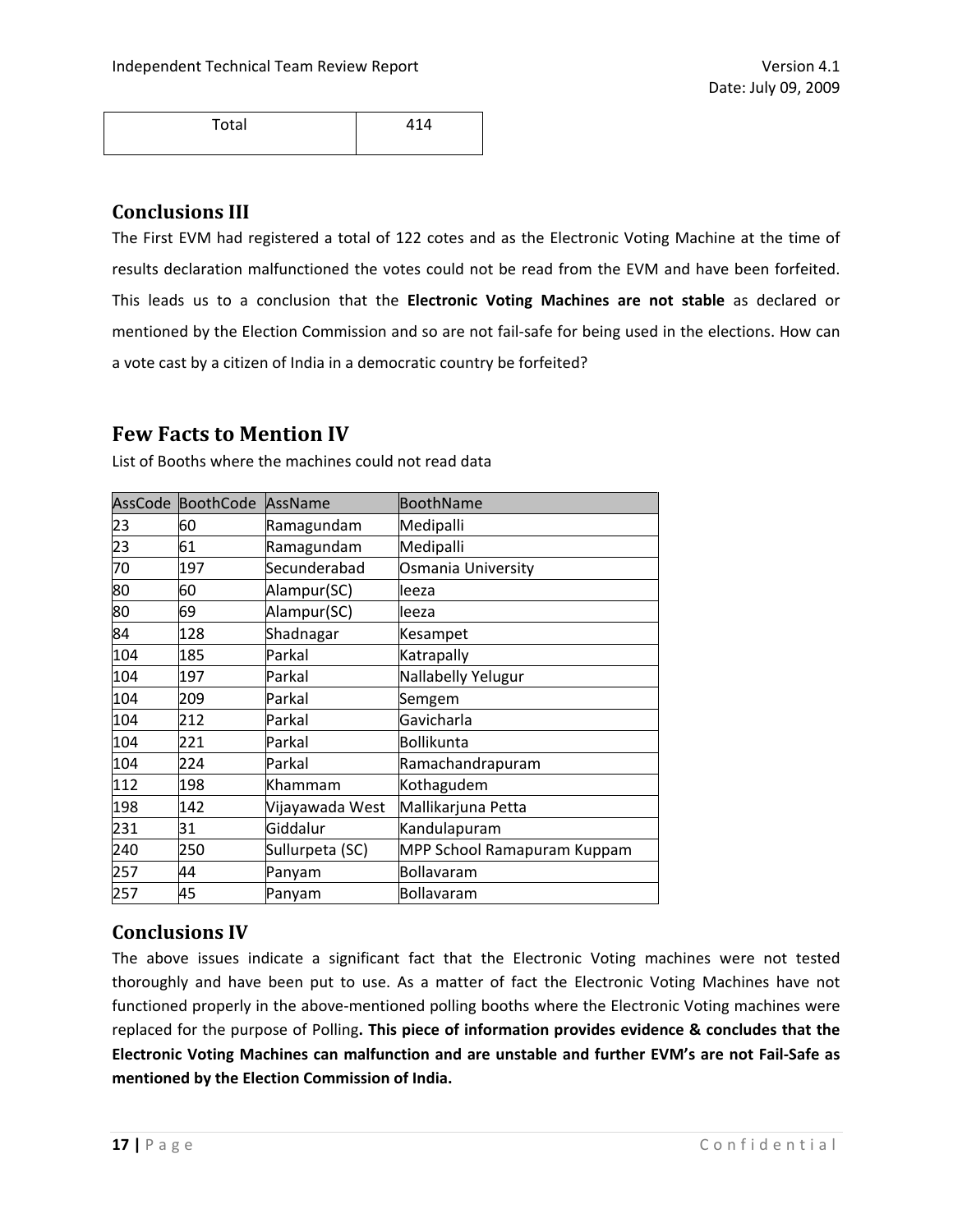# **Few Facts to Mention V**

The below table shows the list of polling booths where there was a particular pattern of voting as per

| <b>SNO</b>     | <b>ASSEMBLY</b> | <b>MANDAL</b> | <b>PANCHAYATH</b> | <b>Booth</b> | <b>TOL</b> | <b>TDP</b> | %        | <b>INC</b> | %    |
|----------------|-----------------|---------------|-------------------|--------------|------------|------------|----------|------------|------|
| 1              | Rajam (SC)      | Vangara       | Vangara           | 30           | 11         | $\Omega$   | 0        | 11         | 100  |
| $\overline{2}$ | Yerragondapalem | Dornala       | Dornala           | 135          | 27         | 0          | 0        | 27         | 100  |
| 3              | Jammalamadugu   | Jammalamadugu | Gandikota         | 120          | 555        | $\Omega$   | 0        | 555        | 100  |
| 4              | Jammalamadugu   | Jammalamadugu | Goriganur         | 75           | 712        | $\Omega$   | 0        | 712        | 100  |
| 5              | Jammalamadugu   | Jammalamadugu | Dharmapuram       | 74           | 458        | $\Omega$   | 0        | 457        | 99.8 |
| 6              | Jammalamadugu   | Jammalamadugu | Devagudi          | 69           | 776        | $\Omega$   | 0        | 774        | 99.7 |
| 7              | Jammalamadugu   | Jammalamadugu | K. Sirigepalli    | 119          | 782        | $\Omega$   | 0        | 780        | 99.7 |
| 8              | Jammalamadugu   | Jammalamadugu | Devagudi          | 70           | 920        | $\Omega$   | 0        | 917        | 99.7 |
| 9              | Jammalamadugu   | Jammalamadugu | Peddandlur        | 118          | 822        | $\Omega$   | 0        | 818        | 99.5 |
| 10             | Jammalamadugu   | Jammalamadugu | Jammalamadugu     | 73           | 398        | $\Omega$   | 0        | 396        | 99.5 |
| 11             | Jammalamadugu   | Jammalamadugu | P.Sugumanchipalle | 72           | 391        | $\Omega$   | 0        | 389        | 99.5 |
| 12             | Mydukur         | Khajipet      | Khajipet          | 144          | 776        | $\Omega$   | $\Omega$ | 772        | 99.5 |
| 13             | Punganur        | Sadam         | Yarrathivaripalle | 166          | 640        | $\Omega$   | 0        | 635        | 99.2 |
| 14             | Jammalamadugu   | Jammalamadugu | Goriganur         | 76           | 695        | $\Omega$   | 0        | 685        | 98.6 |
| 15             | Kamalapuram     | Kamalapuram   | Kokatam           | 3            | 445        | $\Omega$   | 0        | 437        | 98.2 |

the data available with the Election Commission of India:

Please note that the data provided above is not full and the complete list can be procured from the Election Commission of India website.

# **Conclusions V**

The above table & information throws open a very important issue of Manipulation of Electronic Voting Machine. **The data definitely suggests that the Electronic Voting Machines used in the election in the above‐mentioned polling booths have been manipulated.** And the only way the data recorded can be verified is with the printout of the entire votes recorded in the Electronic Voting Machine and cross verifying it with the citizen who actually voted.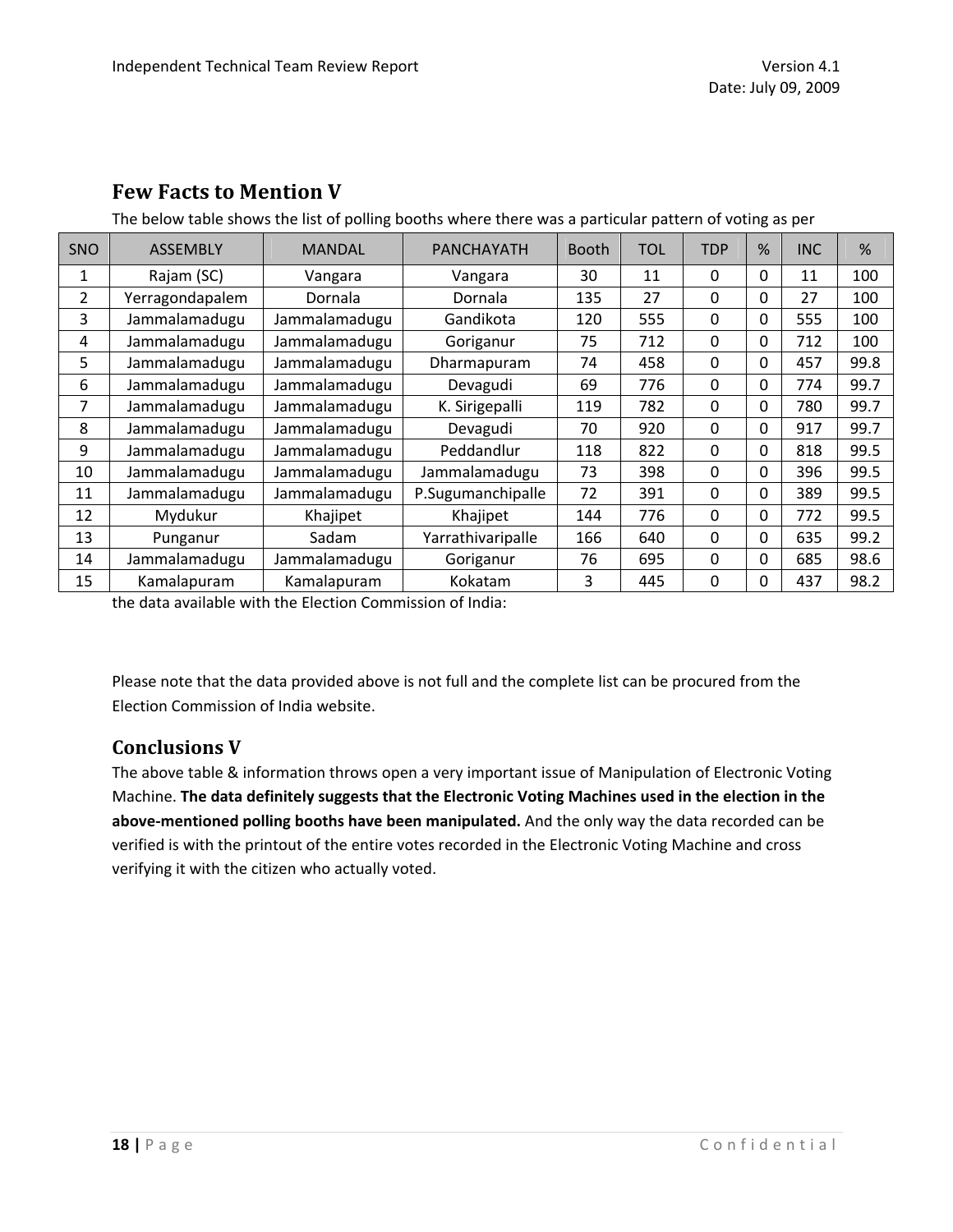# **Few Facts to Mention VI**

The following tables gives a complete picture of the actual number of votes polled to that of the votes counted by the Electronic Voting Machine in the BHANDARA GONDIA Constituency for LOKSABHA Elections 2009.

| 11- BHANDARA GONDIA LOKSABHA                                                |                                                                                          |         |         |                |  |  |  |  |  |  |
|-----------------------------------------------------------------------------|------------------------------------------------------------------------------------------|---------|---------|----------------|--|--|--|--|--|--|
| Difference between the actual polled votes to that of the EVM counted votes |                                                                                          |         |         |                |  |  |  |  |  |  |
| <b>LAC</b>                                                                  | Votes<br><b>Total Votes</b><br><b>Total Voters</b><br>Counted on<br>Polled<br><b>EVM</b> |         |         |                |  |  |  |  |  |  |
| 60-TUMSAR                                                                   | 251813                                                                                   | 177786  |         | 670            |  |  |  |  |  |  |
| 61-BHANDARA                                                                 | 294139                                                                                   | 201173  | 201171  | $\overline{2}$ |  |  |  |  |  |  |
| 62-SAKOLI                                                                   | 265588                                                                                   | 198343  | 107     |                |  |  |  |  |  |  |
| $63-$<br>ARJUNI/MORGAON                                                     | 199932                                                                                   | 154757  | 155037  | 280            |  |  |  |  |  |  |
| 64-TIRODA                                                                   | 195340                                                                                   | 141299  | 112     |                |  |  |  |  |  |  |
| 65-GONDI                                                                    | 241090                                                                                   | 155496  | 155698  | 202            |  |  |  |  |  |  |
| <b>TOTAL</b>                                                                | 1447902                                                                                  | 1029073 | 1028664 | 1373           |  |  |  |  |  |  |

# **Conclusions VI**

This is another fact that solidifies the ground for stating more sincerely that the Electronic Voting Machines have malfunctioned. These incidents signify a fact that there were not efficient methodologies adopted by the manufacturer of the Electronic Voting Machines to ensure the stability of EVM. **This is a clear indication of Electronic Voting Machine being unstable & also not being fail Safe**. If this is true how can Election Commission use such unstable & not fail safe Electronic Voting machines to conduct Free & Fair Elections?

## **Few Facts to Mention VII**

The Elections that were conducted on 16‐04‐2009 to Vizianagaram Parliamentary Constituency and to Nellimarla Assembly Constituency which is a segment of Vizianagaram Parliamentary Constituency during the General elections ‐ 2009. The particulars of the votes polled in all polling booths in Rellivalasa village to Parliament & Assembly elections are as follows: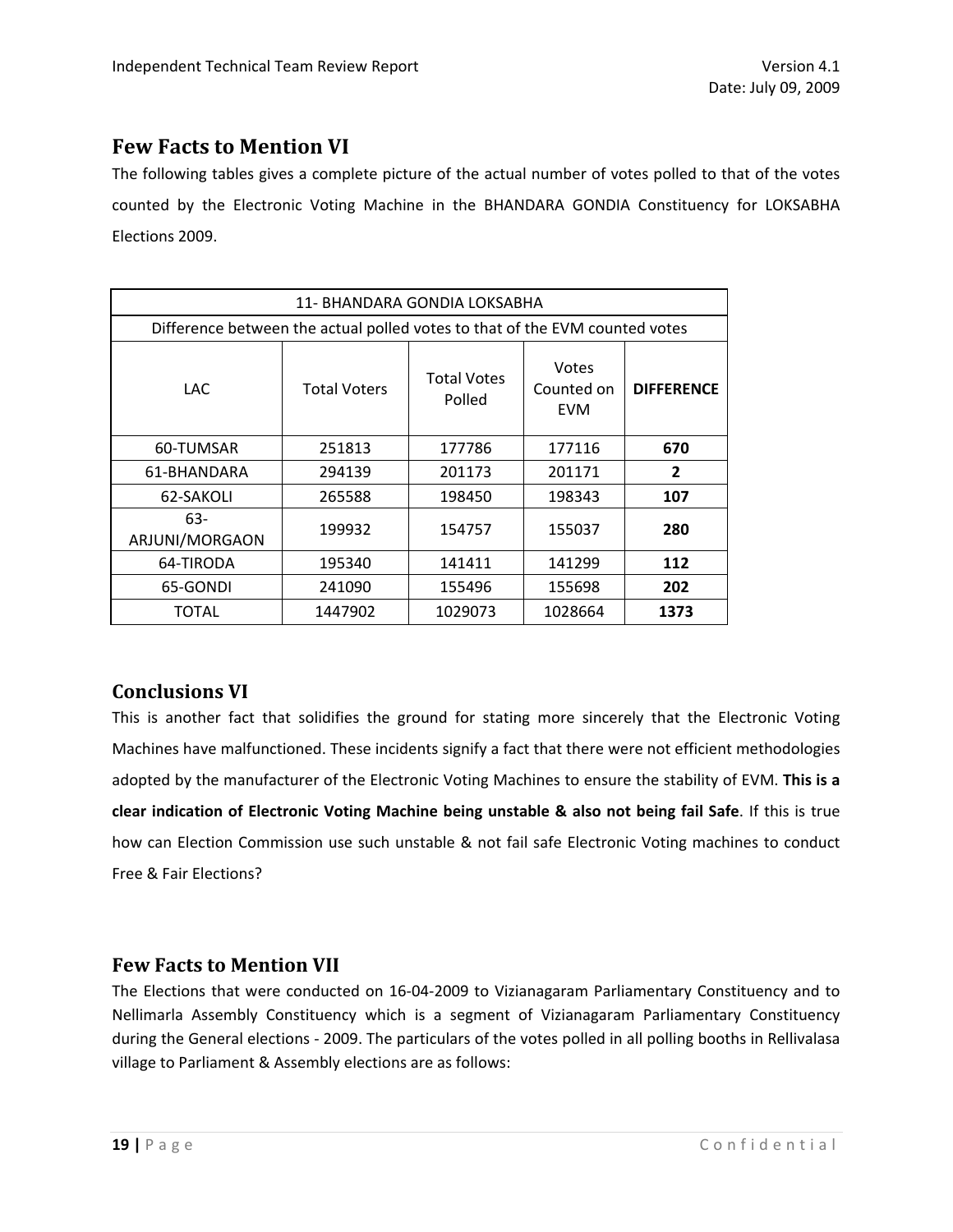**Voting pattern parliament** in Rellivalasa village of Vizianagaram **Parliamentary** Constituency Elections – 2009

| <b>Booth</b><br>No. | <b>Village</b> | <b>TDP</b> | <b>BSP</b> | <b>INC</b> | <b>BJP</b> | <b>PRP</b> | Pyramid<br>Party | Lok<br><b>Satta</b> | <b>BSSP</b> | Indpt | <b>Total</b><br>polled |
|---------------------|----------------|------------|------------|------------|------------|------------|------------------|---------------------|-------------|-------|------------------------|
|                     |                |            |            |            |            |            |                  |                     |             |       | votes                  |
| 70                  | Rellivalasa    | 320        | 06         | 140        | 08         | 57         | 04               | 01                  | 14          | 09    | 559                    |
| 71                  | Do             | 289        | 14         | 169        | 16         | 50         | 09               | 07                  | 08          | 07    | 569                    |
| 72                  | Do             | 313        | 10         | 223        | 14         | 90         | 05               | 07                  | 27          | 12    | 701                    |
| 73                  | <b>Do</b>      | 133        | 07         | 11         | 319        | 71         | 07               | 02                  | 03          | 03    | 556                    |
| 74                  | Do             | 369        | 10         | 288        | 21         | 68         | 11               | 07                  | 24          | 15    | 813                    |

**Voting pattern assembly** in Rellivalasa village of Nellimarla **Assembly** Constituency Elections in 2009

| P.S.No. | <b>INC</b> | <b>BJP</b> | <b>BSP</b> | <b>TDP</b> | <b>PRP</b> | Pyramid<br>Party of<br>India | LokSatta       | IND-<br>Π | IND-<br>Ш | IND-<br>Ш | IND-<br>IV. | <b>Total</b><br><b>Polled</b><br>votes |
|---------|------------|------------|------------|------------|------------|------------------------------|----------------|-----------|-----------|-----------|-------------|----------------------------------------|
| 70      | 129        | 7          | 5          | 332        | 79         | 4                            | $\overline{2}$ | $\Omega$  | 1         | $\Omega$  | 0           | 559                                    |
| 71      | 170        | 10         | 8          | 308        | 41         | 9                            | 6              | 1         | 4         | 4         | 8           | 569                                    |
| 72      | 227        | 23         | 16         | 326        | 77         | 9                            | 3              | 3         | 4         | 6         | 6           | 700                                    |
| 73      | 332        | 3          | 115        | 10         | 71         | $\overline{4}$               | 3              | 15        | 3         | $\Omega$  | $\Omega$    | 556                                    |
| 74      | 276        | 31         | 8          | 370        | 91         | 7                            | 6              | 2         | 7         | 6         | 11          | 815                                    |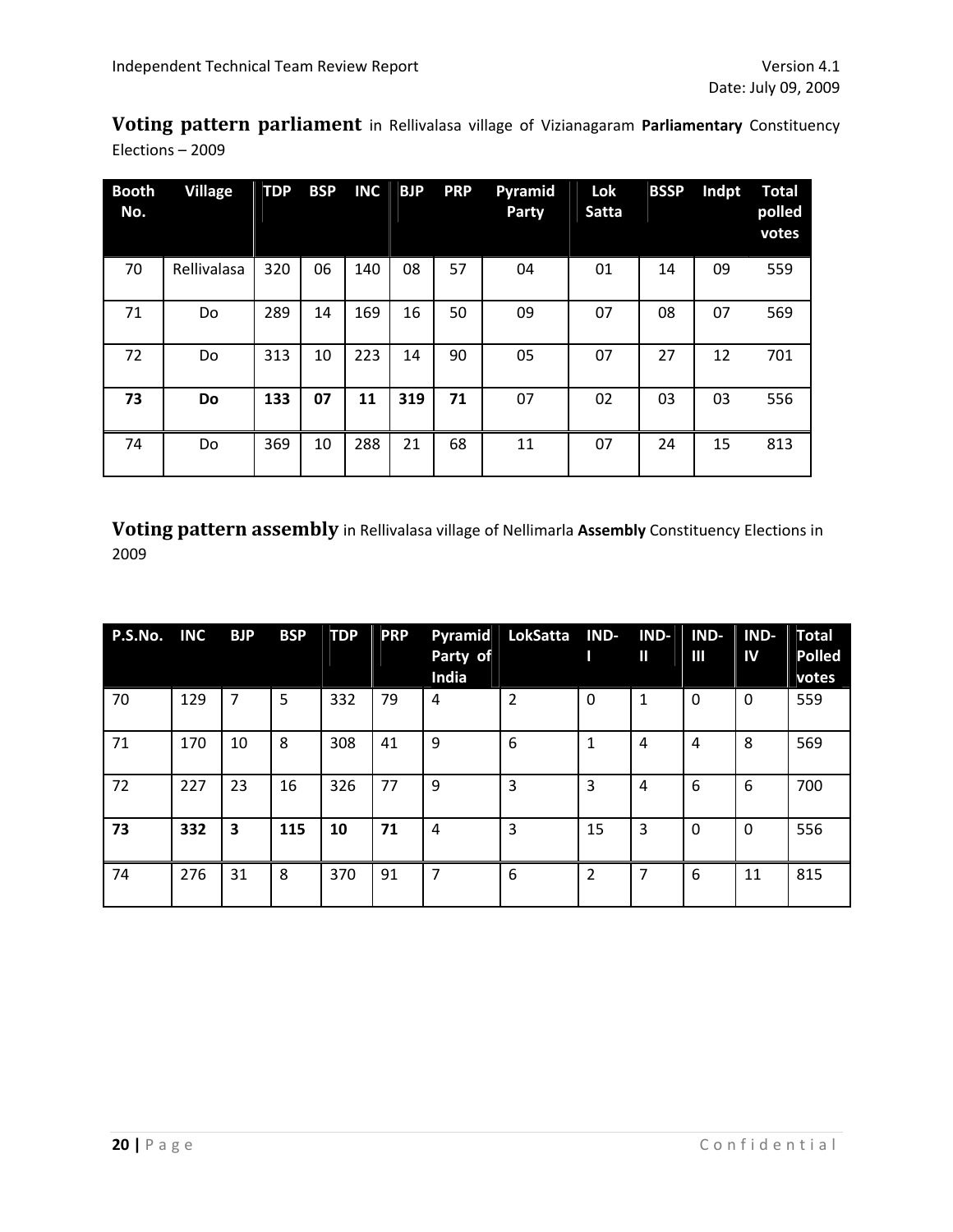## **Understanding the Patterns**

Mr. Pathivada Narayanaswamy Naidu, candidate nominated by Telugu Desam Party, S/o Late Papunaidu, Indian, aged 70 years, secured only 10 votes in polling booth no. 73 situated in Rellivalasa village which is his birth and native place. The voting pattern when compared with the Parliamentary Elections and the Assembly Elections reveals sea of difference in respect of the votes polled to various political parties. As seen from the fact, there were no polling agents to Bharathiya Janata Party and Bahujana Samaj Party and there are no voters in the village also. But 319 votes polled to the Bharathiya Janata Parthy in Parliamentary Elections whereas only 3 votes polled to Bharathiya Janata Party in Assembly Elections.

The elections were conducted on 16‐04‐2009 itself for both the Parliamentary as well as Assembly constituencies. The electronic voting machines for both the Parliamentary and Assembly Constituencies were placed in the same room in each polling station. Every voter has option to exercise two votes at a time i.e. one vote for Parliament and one vote for Assembly. The elections were conducted basing on one voter's list. **More than 400 voters categorically stated and informed Mr. Pathivada Narayanaswamy Naidu that they have voted in his favour**. After declaration of the results, Mr. Pathivada Narayanaswamy Naidu came to know that the votes exercised by the voters in Rellivalasa village have not been recorded by the Electronic Voting Machine accurately to which candidate they voted by the voters.

On the face of it, the votes polled in favour of the Telugu Desam Party in Polling Station No. 73 of Rellivalasa village clearly established that the votes cast in favour of Telugu Desam Party must not have been recorded by the Electronic Voting Machine. In fact, the entire Rellivalasa village is strong hold for Telugu Desam Party. But the results are totally different. It shows that there was a defect in Electronic Voting Machines. Due to the defect in Electronic Voting Machines, the result in respect of the Nellimarla Assembly Constituency is materially affected and the petitioner lost the Election.

## **Conclusion VII**

Electronic Voting machines were manipulated and the source code / software programme inside the Chip should have been swapped and the manipulated chips can vary / alter the results. **This is a very**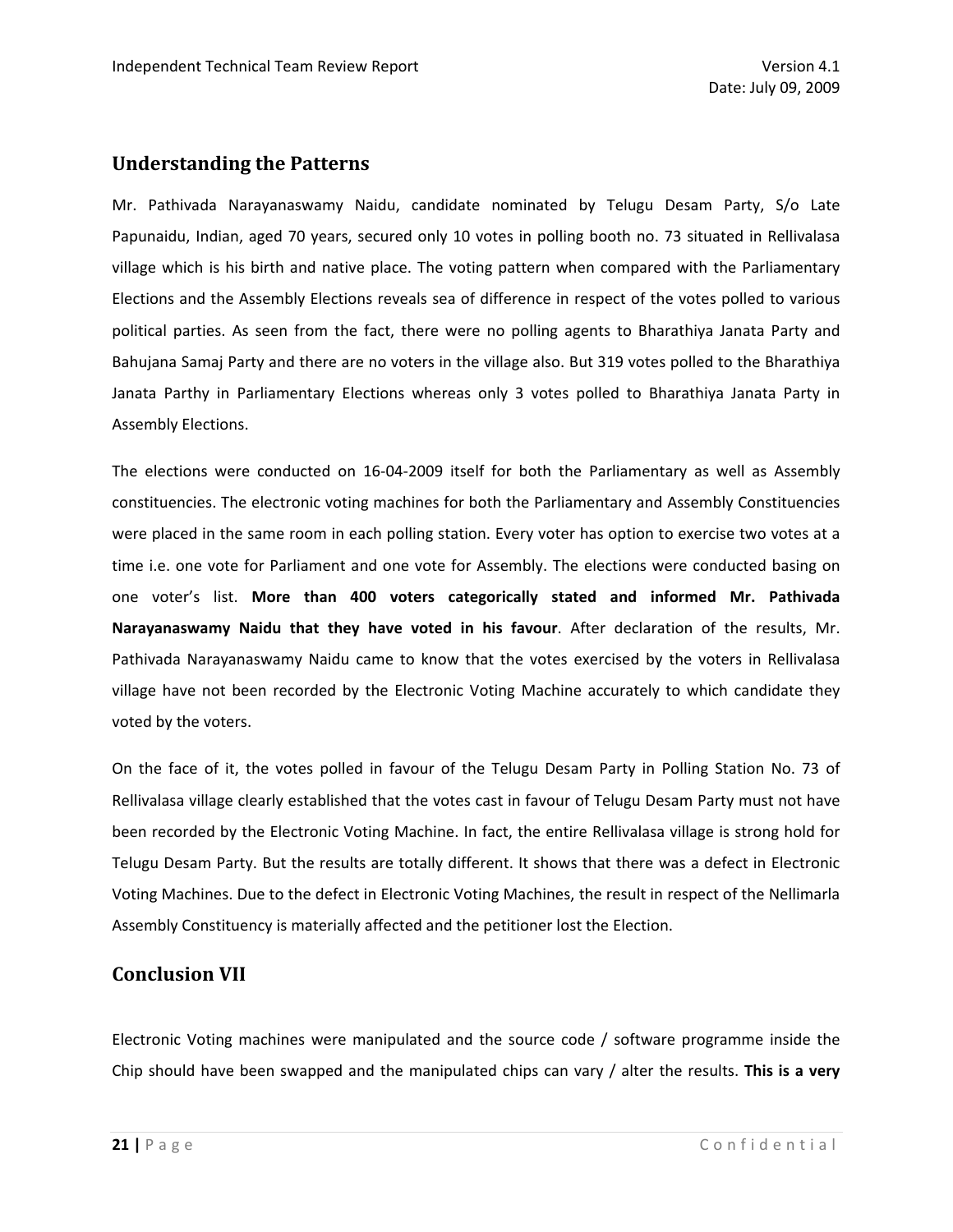**clear indication of chip getting swapped and Electronic Voting Machines manipulated to ensure results favor a particular candidate.**

Further the point that needs to be seriuolsy look upon is that there were around **400 Voters** who have **categorically stated and informed Mr. Pathivada Narayanaswamy Naidu that they have voted in his favour.**

## **Few Facts to Mention VIII – In MP**

Further there were similar incidents at Bhopal, in Madhya Pradesh. The gist of the happenings is that there were single digit votes counted on the Electronic Voting Machine in Mr. Shailendra Pradhan, **11 voters from booth no. 32 under Bhopal south‐west constituency (no. 152) have solemnly affirmed under oath vide duly notarized affidavits that each of them voted in assembly elections held in 2008 for Mr. Shailendra Pradhan, who was a candidate in the said elections whereas only 3 Votes were counted in the Electronic Voting Machine.**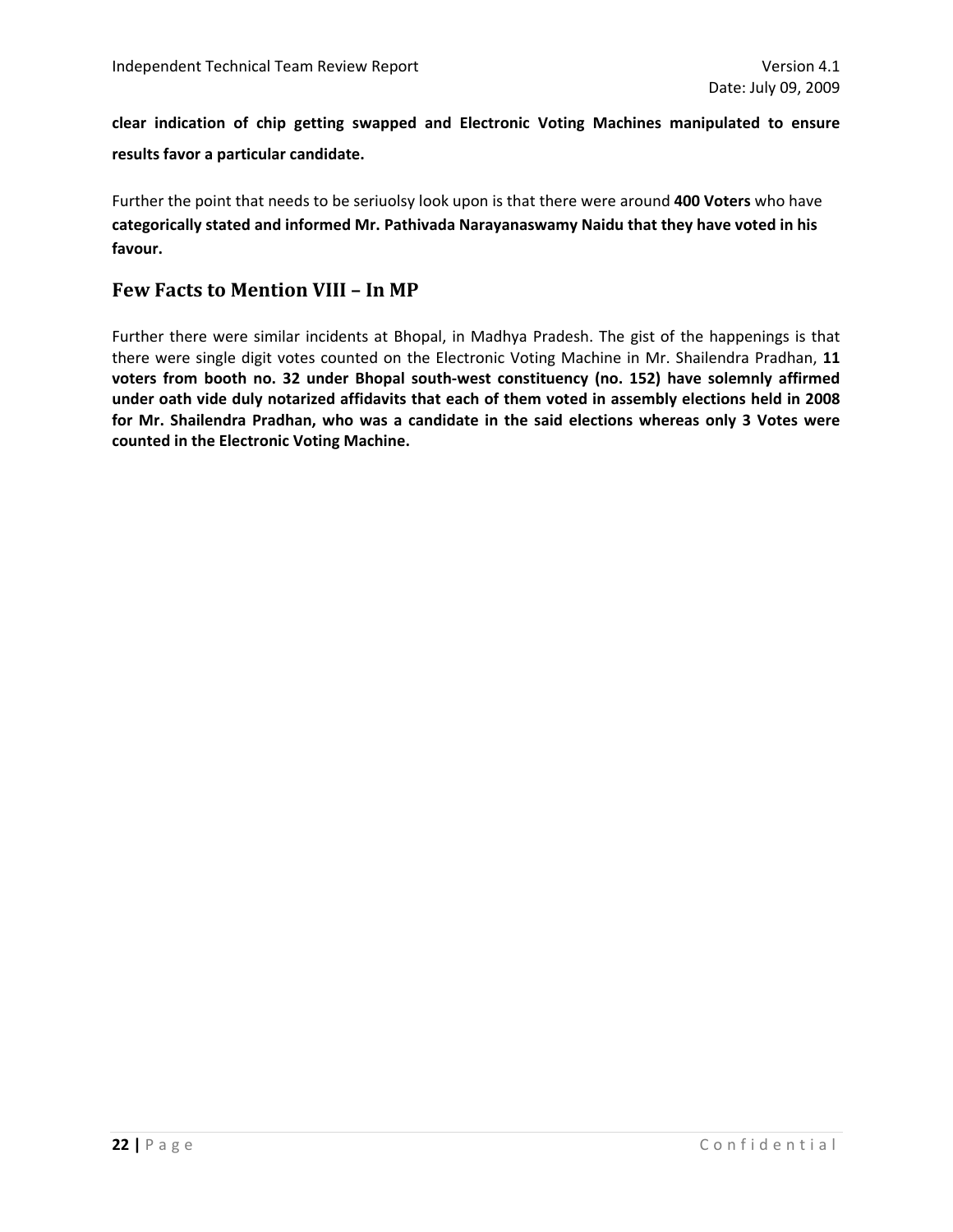# **Remedies Proposed**

## **Verification Tool**

An open standard Verification tool can be developed, to verify the authenticity of the code inside the EVM's. All parties may buy and give to the agents to verify before or after the mock poll process, as the tool is developed by various vendors using open standards it cannot be manipulated by any Trojan.

## **Addition of Printer**

Voter Verified Paper Audit Trail (VVPAT) or Verified Paper Record (VPR) is intended as an independent verification system for voting machines designed to allow voters to verify that their vote was cast correctly, to detect possible election fraud or malfunction, and to provide a means to audit the stored electronic results. A Printer added to the EVM can give a printout of every vote to the voter and then he / she can verify whether the vote was casted properly, and also enabling a double verification system.

# **According to eGovernance**

According to the Draft Policy on Open Standards for e‐Governance issued by Government of India, Ministry of Communications & Information Technology, Department of Information Technology and effective by July 2008; an excerpt from the Draft is as mentioned below:

# **What is eGovernance?**

A.3) e-Government (from electronic government, also known as e-gov, digital government, online government or in a certain context transformational government) refers to government's use of information technology to exchange information and services with citizens, businesses, and other arms of government. E‐Government may be applied by the legislature, judiciary, or administration, in order to improve internal efficiency, the delivery of public services, or processes of democratic governance.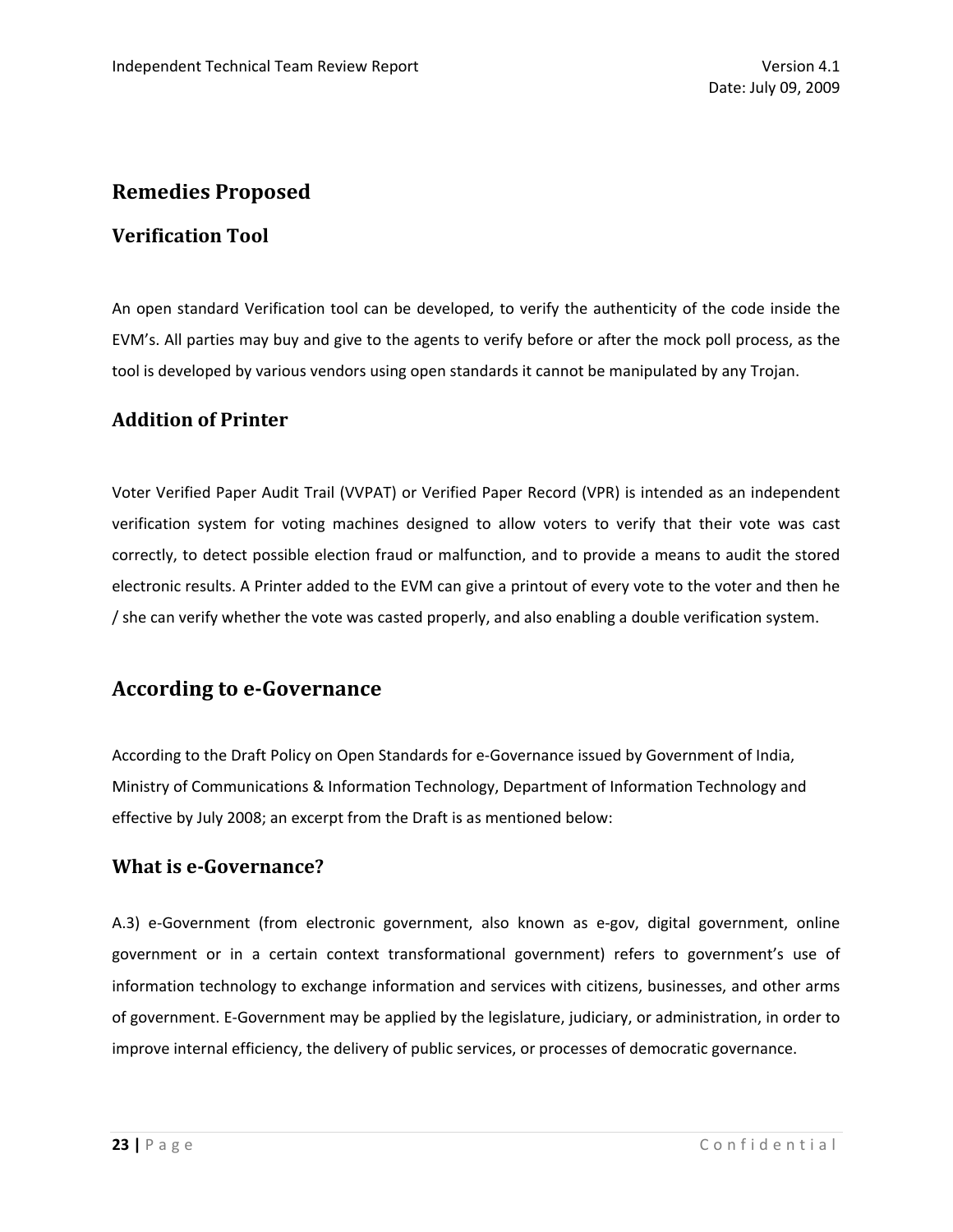## **What GOI suggests?**

5. Policy Statement on Open Standards Adoption in e‐Governance

It is imperative that India as a Nation makes use of Open Standards for e‐Governance. Open Standards used by India shall have the following characteristics:

5.1 Mandatory Characteristics:

5.1.1) Selected Standard should be Royalty Free for life time of the standard.

5.1.2) Selected Standard should be developed in a collaborative and consensus manner and not led by a single agency or a small closed group of interested parties

5.1.3) Selected Standard should be recursively open; They shall not use unpublished extensions

5.1.4) Selected Standard should not duplicate already existing standard unless proven superior for replacement

5.1.5) Selected Standard should make the specification documents available without any restrictions.

5.1.6) Selected Standard should not violate domestic laws

5.1.7) Selected Standard should be made available with the same capability worldwide without any discrimination such as sub‐set or super‐set for different regions / countries.

## **Is EVM not a part of eGovernance?**

Election is an integral part of the processes of Democratic governance and falls into the purview of the above-mentioned police for conducting digital poll. The Electronic Voting Machine manufactured and used in the polls conducted recently is a part of digital government and according to Government of India Draft Proposal on adoption of open standards needs to fall into this category.

Now that Electronic Voting Machines neither have open standards adhered to nor do they have interoperability i.e. there cannot be a new chip from some other vendor instead of the chip used currently from RENESAS Japan replaced into the Control Unit of the Electronic Voting Machine. Further the Source Code / Software programme developed has been kept a secret instead of adopting open standard and defining the specifications for all competent developers. Even further the hardware designs have been kept secret thus eliminating the possibility of verification of the Electronic Voting Machines by neutral third party technology teams.